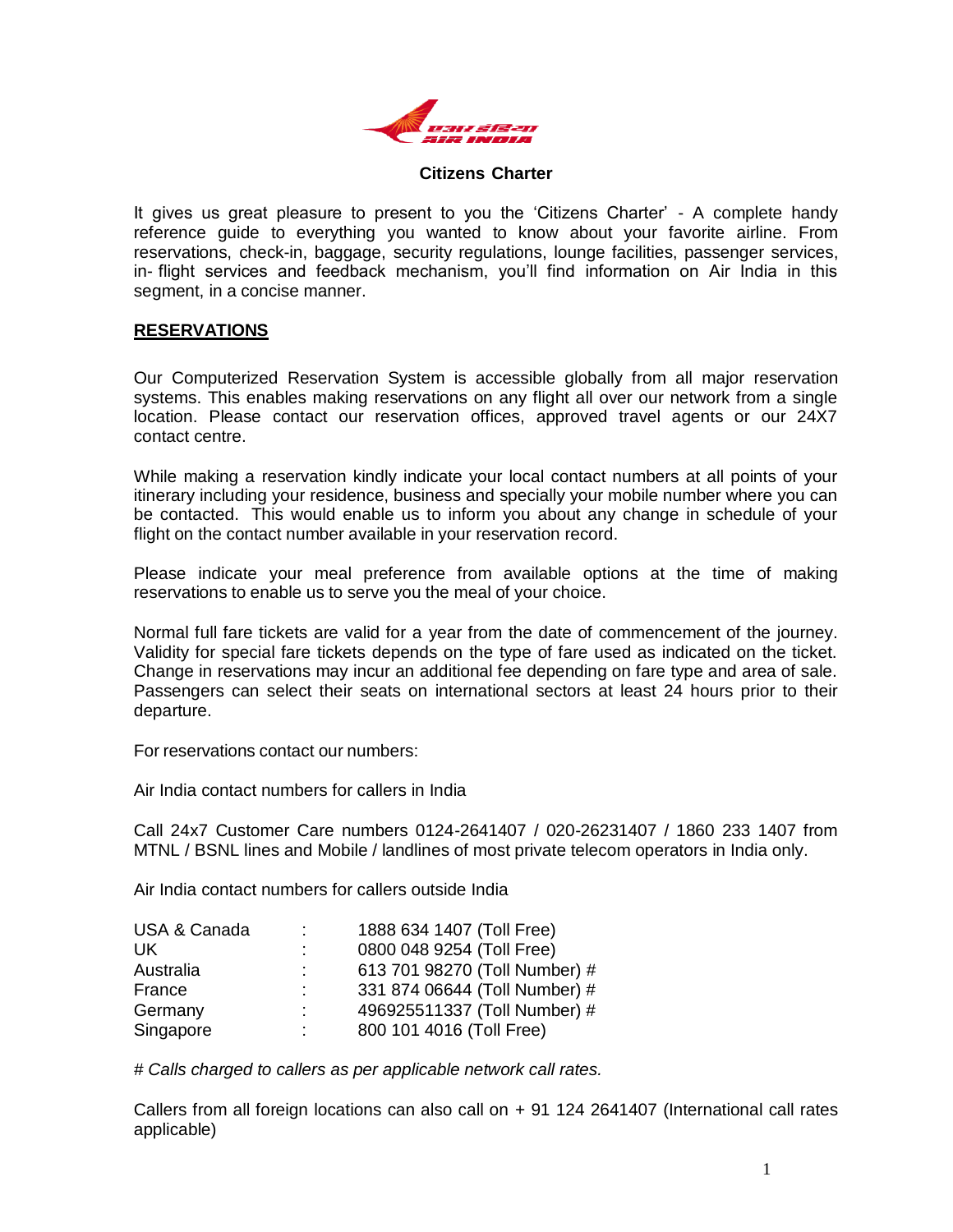+ 91 20 2623 1407 (International call rates applicable)

Information can be accessed on Whatsapp No. 9154195505. Send ' Hi ' on 9154195505

# **Call Centre Email IDs**

E mail ID : contactus@airindia.in

Helpdesk for online E tickets booked on Air India Website & Mobile App Contact Number : 011 24667473 (Monday to Friday, 0930 hrs - 1730 hrs IST)

## **Frequent Flyer**

Call 24x7 Customer Care numbers 0124-2641407 / 020-26231407 / 1860 233 1407 from MTNL / BSNL lines and Mobile / landlines of most private telecom operators in India only

## **Email Addresses for FFP members**

| <b>General Queries</b>                         |  | flyingreturn.base@airindia.in |
|------------------------------------------------|--|-------------------------------|
| Missing Miles / Retro Credit on Al             |  | airindia.retros@airindia.in   |
| Missing Miles / Retro credit on Star Partners: |  | star.retros@airindia.in       |
| Silver Edge Members                            |  | silver.edge@airindia.in       |
| Golden Edge Members                            |  | golden.edge@airindia.in       |
| The Maharajah Club Members                     |  | maharajah.club@airindia.in    |

Ensure your travel on the required date by making a reservation and buying a ticket well in advance.

Economy class passengers, traveling on the S.E. Asia (except Australia and New Zealand), Gulf and Africa routes, should check and reconfirm their return or onward reservations if the break in journey is more than 72 hours.

No reconfirmation is required on the following routes: India**/**USA**/**India, India**/**Canada**/**India, India**/**Europe**/**India, India/Far East Asia**/**India

# **Dial-a-ticket**

Dial-a-Ticket (DAT) is a convenient and simple one-stop solution for your ticketing needs over the phone. Using DAT you can book and pay for your Air India ticket through a credit card and the e-ticket itinerary receipt (ITR) will be e-mailed to you. This service is available for domestic travel on 24x7 from Air India's Call Centre on Toll Free No 1860 233 1407. For further information, please contact our call centre.

#### **Dial –a-package**

Dial-a-Package - A convenient and easy channel to book your Air India Holiday Package overphone. This service is available for domestic travel on 24x7 from Air India's Call Centre on Toll Free No 1860 233 1407.

Just call and book your holiday package, pay by credit card and have your package documents (ticket, hotel accommodation and associated service related vouchers) delivered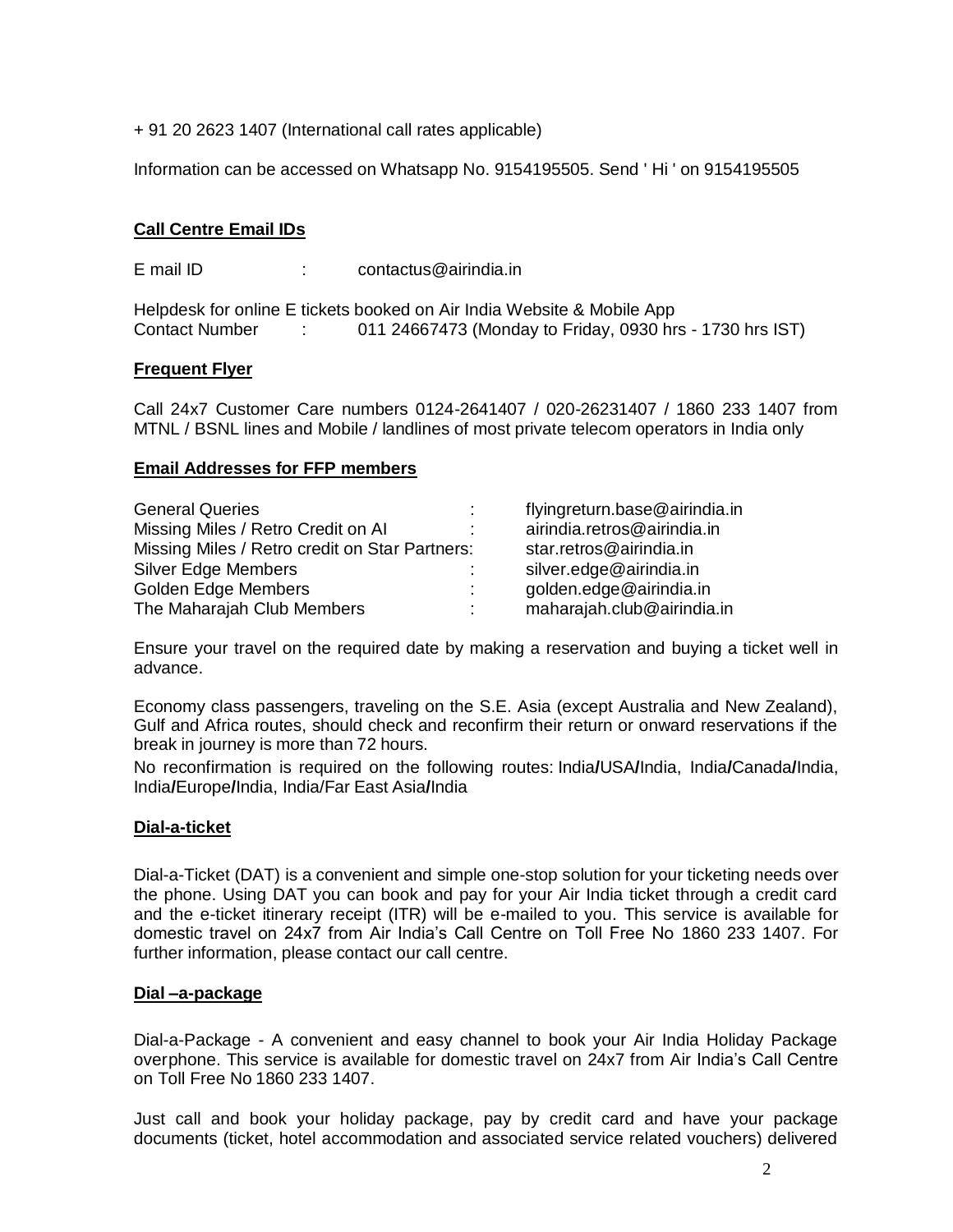by courier at your doorstep. For further information, please contact our call centre.

## **ONLINE BOOKING**

An easy and convenient way to purchase tickets is online through our website http**[://www.airindia.in](http://www.airindia.in/)**

Our website uses the industry standard Secure Socket Layer (SSL) technology to encrypt all personal data that is sent by your computer to the Air India server. Please see our Terms and Conditions for details.

You can make a booking for a sector of your choice for up to 5 adults, 4 children and 2 infants. These bookings can be made for flights from 4 hours until 360 days prior to departure of the flight.

You can use a credit card issued by Master/ Visa / Amex, certain other debit cards, or through net banking to pay. Details of the banks are mentioned in our Terms and Conditions. Once the payment has been validated you will get a confirmation of your booking. An e ticket will be generated and the details with the e ticket link will be emailed tothe passenger.

Online Booking Helpdesk (Monday to Friday, 0930 hrs - 1730 hrs IST)

Landline: 011 – 2466 7473

Queries related to e-tickets booked on Air India Website and Mobile App can be logged on Feedback page on Air India website

#### **DOCUMENTS TO CARRY**

#### **Domestic Services**

For domestic journeys, along with a copy of your ticket, you will be required to show any of the following identification:

Photo Identification of the passenger i.e. : Passport , Driving License, Pan Card , Voter card, Student ID, Military ID, Photo Credit Card, Airlines ID, Any Photo ID card by Airline, Any other photo card issued by Government agencies .

For Indo-Nepal sectors a Valid National Passport / Election Id card issued by Election Commission of India may be furnished by Indian Citizens.

For further details, please contact our reservation offices/Authorized travel agents.

#### **International Services**

Please ensure that your travel documents are in order. Air India or your Travel Agent will be glad to assist you.

You will be required to show your ticket, passport, visa and other relevant travel documents during your journey. Please keep them in an easily accessible place.

The carrier will not accept responsibility for the consequences of any irregularity.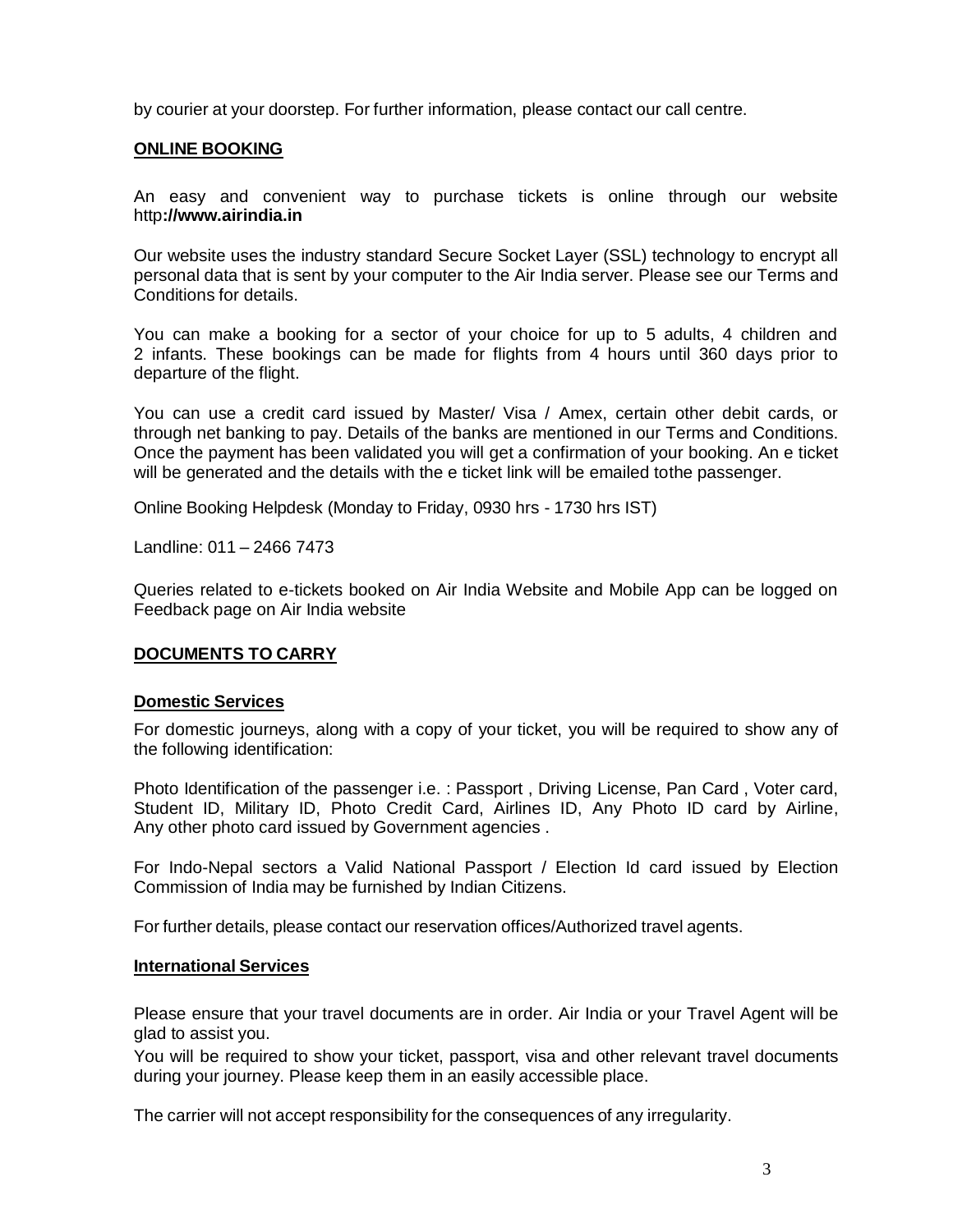## **COUNTER CLOSING TIME**

The scheduled departure time of your flight is indicated on your itinerary receipt. Flights will not be delayed for passengers arriving late for check-in and the airline accepts no responsibility in such cases.

Counter closing requirements may vary at some airports. These should be checked in advance to avoid reporting late for the flights.

#### **Domestic Services**

For domestic flights, the counter closing time is generally 60 minutes before departure of flight. If you are traveling on domestic sector of an international flight, the counters close 60 minutes before departure time.

Please ensure to report sufficiently in advance for completion of check-in, security formalities and to be able to reach the boarding gate well in time.

The boarding gates close 20 minutes prior to departure.

#### **International Services**

For international flights, Check-in counters close 60 minutes prior to the departure of the flight

In order to complete the pre-departure formalities of security, immigration and customs clearances, passengers are requested to report at the check-in counters at least three hours prior to departure.

The boarding gates close 20 minutes prior to departure.

#### **CHECK-IN OPTIONS:**

#### **Domestic Services**

Besides the normal check-in at the airport, on domestic flights, you can choose some other options of check-in and avoid airport queues with our real time check-in options.

#### **Web Check-in**

If you are holding an E-ticket, you can check-in through AIR INDIA website and make selection of your seat on- line and print boarding pass at the convenience of your office or residence. This facility is available for both Economy & Executive Class passengers. If you have baggage to deposit, you are requested to report sufficiently in advance before check-in closure at airports.

#### **Kiosk Check-in (Fast Check-in)**

Self Service check-in Kiosks have been installed at select airports to enable you to check-in yourself & obtain boarding pass from the Kiosk machine. This facility is presently available for purely domestic flights. If you have baggage to deposit, please contact our check-in agent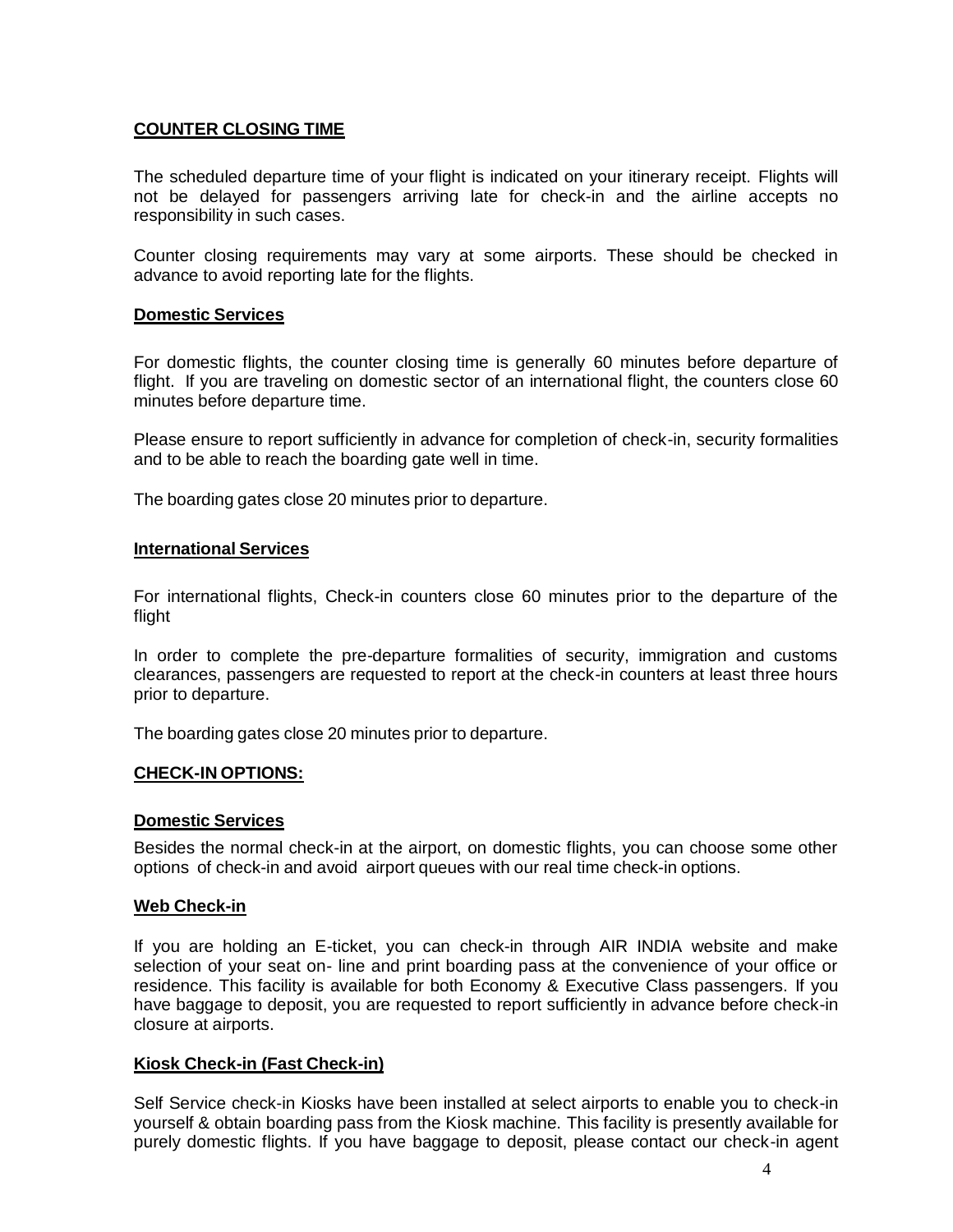### before check-in closure at airport. **Tele-Check-in**

Executive class passengers and Frequent Flyer Members, having confirmed reservation can avail the facility of Tele Check-in on our domestic flights from six metro airports – Delhi, Mumbai, Kolkata, Chennai, Hyderabad and Bengaluru.

This facility is available on our 24x7 Toll Free number 1860 233 1407. Please collect your boarding pass printout from our check-in counters at the airport.

For further details, please call our Toll-Free number: 1860 233 1407

## **Metro Station Check-in**

Metro Station check-in and baggage drop facility is available at New Delhi Metro Station and Shivaji Stadium Metro Station from 0600 hrs. to 2100 hrs. for all Domestic and International flights. This facility is available minimum Two (02) hrs. and maximum 12 hrs. prior to schedule departure of flight.

## **Mobile Check-in**

Log on to **[http://flyai.mobi](http://flyai.mobi/)** from your mobile handset and you will not only be able to check-in for your flight , but also choose the seat of your choice, check time table information and access our contact centre information. The facility is presently available for purely domestic flights for passengers traveling from six metro airports- Delhi, Mumbai, Chennai, Kolkata, Hyderabad and Bengaluru.

Please collect your boarding pass printout from our check-in counters at the airport.

#### **International services**

#### **Tele Check-in (Special Check-in counters)**

First and Executive class passengers travelling from Mumbai & Delhi can check-in by dialingdesignated telephone numbers:

#### **Tele Check-in Numbers**

| At Mumbai | 022 - 66858201 |
|-----------|----------------|
| At Delhi  | 011 - 49637817 |

Boarding cards can be collected from the counter at least 60 minutes prior to the flight departure.

#### **Web Check-in**

Please visit our website [www.airindia.in](http://www.airindia.in/) and make selection of your seat on- line. On international sectors, a confirmation slip will be issued online and boarding pass will be issued / baggage accepted after verification of travel documents at the airport.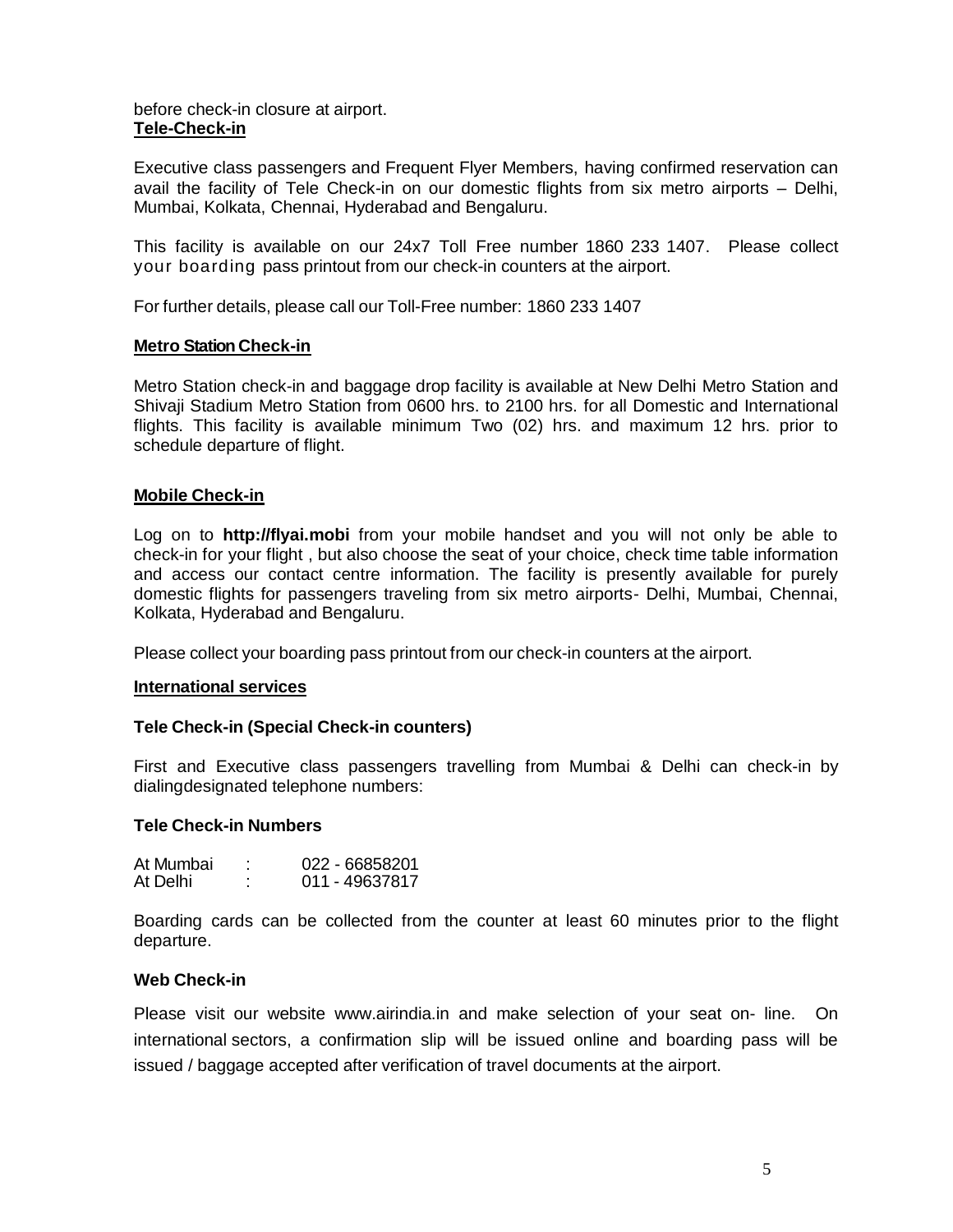# **Advance Check-in**

Advance check-in facility is available for passengers travelling from Mumbai to UK/Europe/USA on the same day and up to 0800 hrs on the next day.

The passenger needs to contact the Air India Building, Ground Floor, Nariman Point, Mumbai or the Air India Check in counters at Chattrapati Shivaji International Airport personally between 11am and 6pm with all the original passports, tickets and locked baggage.

# **BAGGAGE**

#### **Baggage Allowance - Domestic Services**

The permitted baggage allowance on domestic sectors is as follows:

| <b>Cabin Class / Flight</b> | <b>Baggage Allowance</b> |
|-----------------------------|--------------------------|
| <b>First Class</b>          | 40 Kgs                   |
| <b>Business Class</b>       | 35 Kgs                   |
| <b>Economy Class</b>        | 25 Kgs                   |
| Infants in all Classes      | 10 Kgs                   |

Remark: Maximum permissible weight per piece of baggage is 32 Kg on the entire Air India network.

#### **Checked Baggage Allowance (USA and Canada) –Piece System**

Piece Concept of Free Baggage Allowance on domestic sectors of Air India is permitted to passengers travelling to / from USA or Canada who are holding a through international ticket or a separate domestic ticket on our flights.

Please note that certain other Carriers have different baggage rules for travel within the USA/India. It is advisable to check with your airline, in advance, for weight restrictions.

#### **For Executive Class Passengers**

Two pieces of baggage where the total linear dimensions of each bag should not exceed 158cm (62 inches) and the weight of each bag should not exceed 32 kgs. on Air India..

### **For Economy Class Passengers**

Two pieces of baggage with total dimensions i.e. length  $+$  height  $+$  width of both pieces should not exceed 273 cm (107 inches) and any one piece should not exceed 158 cm (62 inches). The weight of each bag must not exceed 23 kg. **Piece concept of baggage is applicable on select fare classes only.**

Infants not entitled to a seat are allowed one checked baggage with a total linear dimension not exceeding 115 cm (45 inches) plus one infant's carrying basket or car seat which may be carried in the passenger cabin, subject to availability of space. The weight of each bag must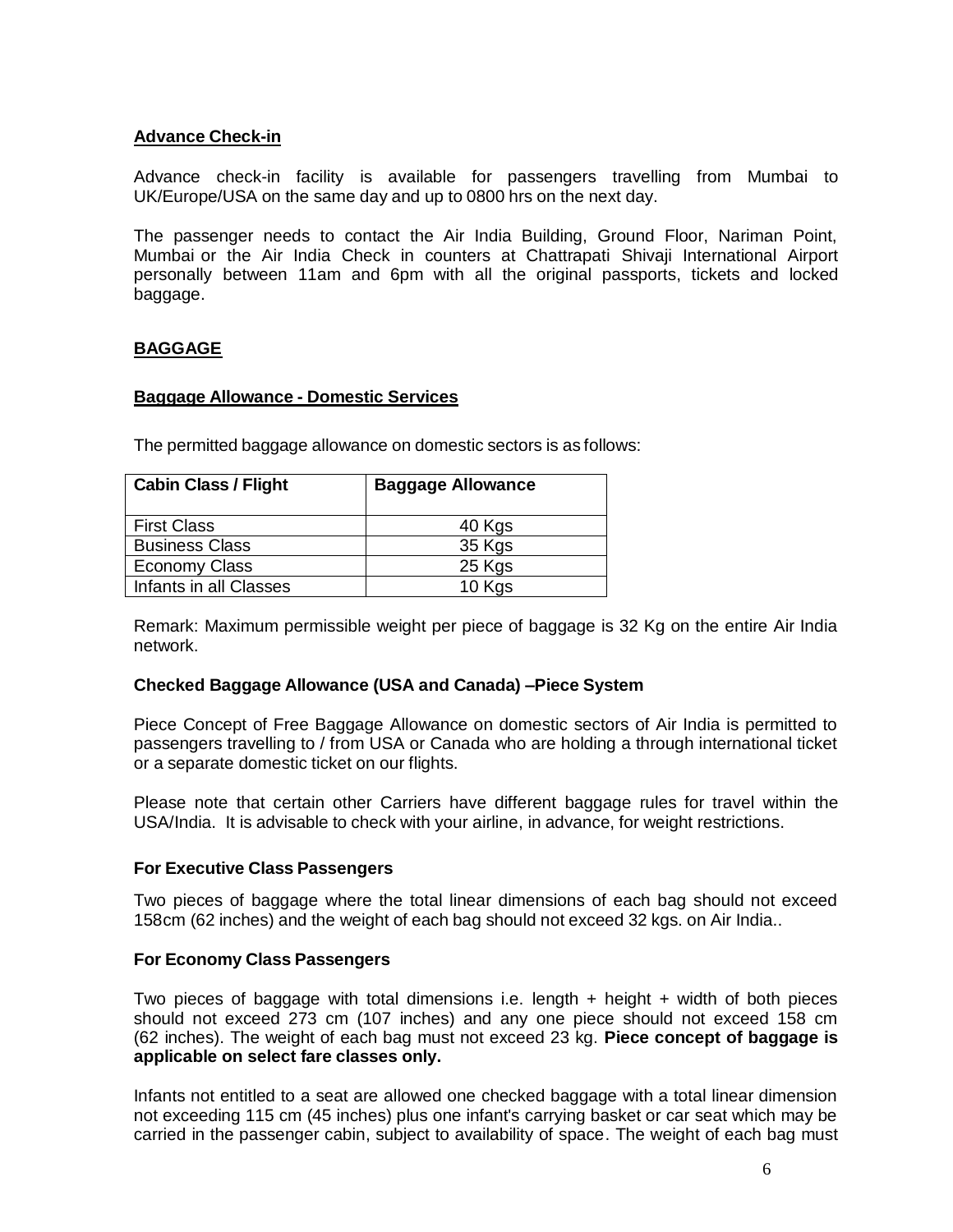not exceed 23 Kgs. on AI flights.

# **Baggage Allowance - International Services**

## **Free Checked Baggage Allowance (USA/Canada & Japan) - Piece System**

For First/Executive Class Passengers

Two pieces of baggage where the total linear dimensions of each bag should not exceed 158cm (62 inches) and the weight of each bag should not exceed 32 kgs., on Air India.

Please note that certain other Carriers restrict weight to 23 Kgs., per piece for travel within the USA. It is advisable to check with your airline, in advance, for weight restrictions.

For Economy Class Passengers

Two pieces of baggage with total dimensions i.e. length  $+$  height  $+$  width of both pieces should not exceed 273 cm (107 inches) and any one piece should not exceed 158 cm (62 inches). The weight of each bag must not exceed 23 kg.

Infants not entitled to a seat are allowed one checked baggage with a total linear dimension not exceeding 115 cm (45 inches) plus one infant's carrying basket or car seat which may be carried in the passenger cabin, subject to availability of space.

- Infants not entitled to a seat are allowed one checked baggage or carry-on fully collapsible stroller or push chair, or an infant's carrying basket that may be carried in thepassenger cabin, subject to availability of space.
- The following items will be considered as part of your checked in baggage allowance and must not exceed 62 inches or 158 centimeters - sleeping bag or bedroll/rucksack/knapsack/back-pack/fishing kit/sporting arms/snow-skis/water skis/golfing kit/fishing kit/wheelchair or assistive devices that the passenger is dependentupon.
- Musical instruments will be permitted as part of checked-in baggage only. Musical instruments may be pooled in the Free Baggage Allowance but if in excess of the Free Baggage allowance, a charge will be levied as per the applicable excess baggage charges.No musical instrument will be permitted to be carried as Cabin baggage.
- **The maximum weight permissible for a single piece of baggage is 32 kgs. This rule is applicable on the entire Air India network.**
- Child fares are entitled to the same baggage allowance as adults.
- Incapacitated passengers may carry one wheelchair or other assistive devices.
- For oversized baggage with total dimensions exceeding 204 cm (80 inches), advance arrangements need to be made with Air India. Should the weight of any one piece exceed 32 kg., or dimensions exceed those prescribed, an additional charge may be levied.

#### **ALLOWANCE FOR SPORTING EQUIPMENT**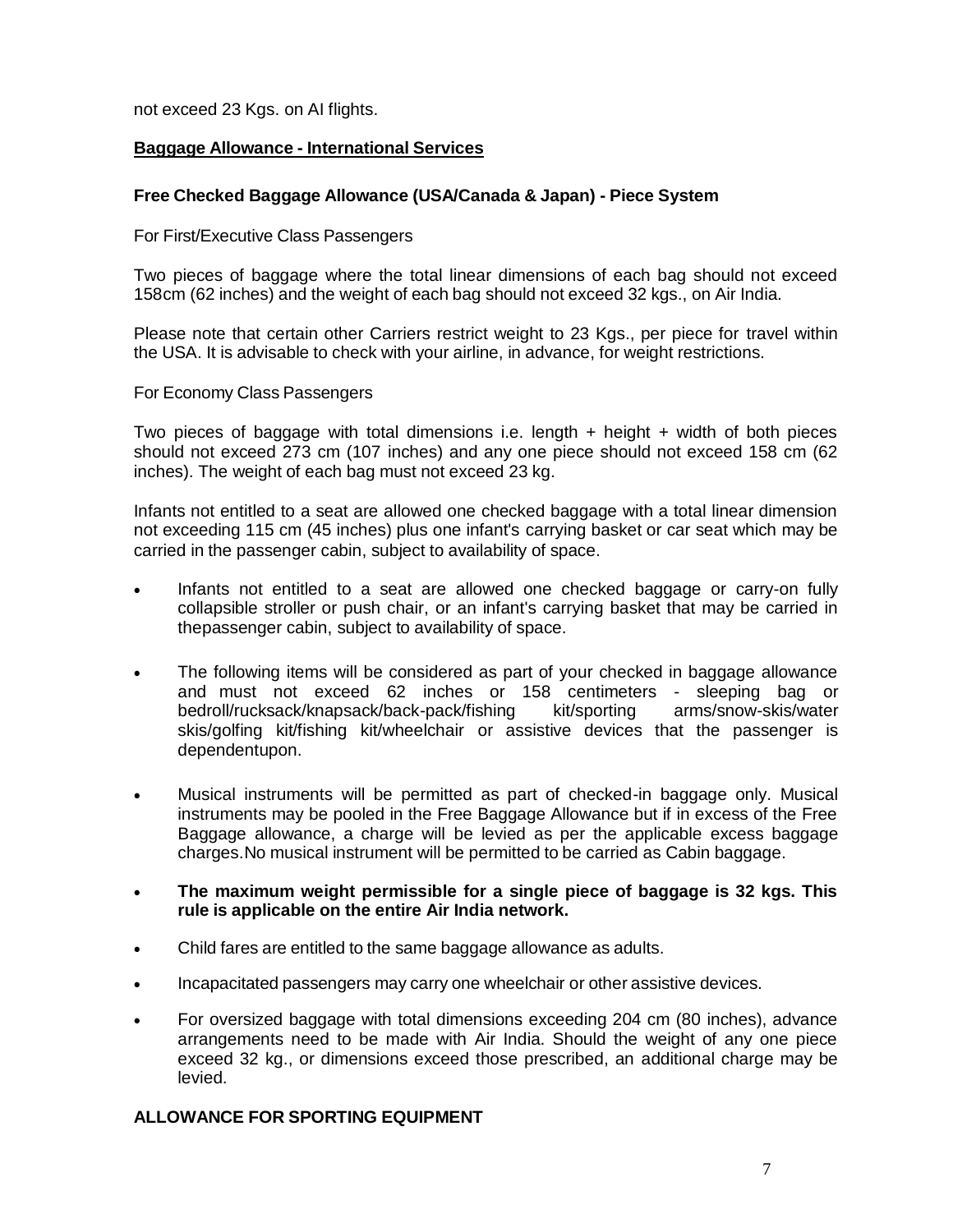# **Domestic services**

# **Golfing Equipment**

Kits containing only 1 Golf bag and a pair of shoes will be charged equal to 6 Kilos of excess baggage per kit. Only 1 such kit may be pooled in the Free Baggage Allowance of the class of service used. If not included in the Free Baggage Allowance, such charges will be applicable.Any weight of such golf kit in excess of 15 Kilos will be charged normal excess baggage charge per kilo.

## **Snow/Water Skiing Equipment**

The skiing equipment kit may contain 1 pair of skis, one pair of boots or 1 snowboard, 1 pair of boots and 1 pair of standard water skis. Charges shall be at the applicable rate for 3 Kilos of excess baggage. Such skiing kit may be pooled in the Free Baggage Allowance but if in excess of the Free Baggage allowance, it will be charged as above. Only 1 such kit may be allowed to be pooled in the free allowance. Any excess due to additional ski kit will be charged normal excess baggage rate.

#### **International services**

## **Golfing Equipment**

Kits containing only 1 Golf bag and a pair of shoes will be charged equal to 6 Kilos of excess baggage per kit. Only 1 such kit may be pooled in the Free Baggage Allowance of the class of service used. If not included in the Free Baggage Allowance, such charges will be applicable. Any weight of such a golf kit in excess of 15 Kilos will be charged normal excess baggage charge per kilo.

#### **Snow/Water Skiing Equipment**

The skiing equipment kit may contain 1 pair of skis and one pair of boots or 1snowboard, 1pair of boots and 1 pair of standard water skis. Charges shall be at the applicable rate for 3 Kilos of excess baggage. Such a skiing kit may be pooled in the Free Baggage Allowance butif in excess of the Free Baggage allowance, it will be charged as above. Only 1 such kit may be allowed to be pooled in the free allowance. Any excess due to an additional ski kit will be charged normal excess baggage rate.

# **Angling Kit**

The Angling Kit shall be treated to be equal to 4 Kilos of excess baggage. Such a kit may be pooled with the Free Baggage Allowance and if in excess of baggage allowance due to this inclusion, shall be charged as above. Any weight of the angling kit in excess of 15 Kilos will be charged at the normal excess baggage rate.

# **EXCESS BAGGAGE - SPORTING EQUIPMENT FOR USA/CANADA&JAPAN**

# **Golfing Kit/Surf Boarding equipment**

The kit will be charged 50% of the excess baggage charge. Such a kit can be pooled in the Free Baggage Allowance but only 1 per passenger. Excess weight due to additional kit shallbe charged as an extra piece.

#### **Snow/Water Skiing equipment**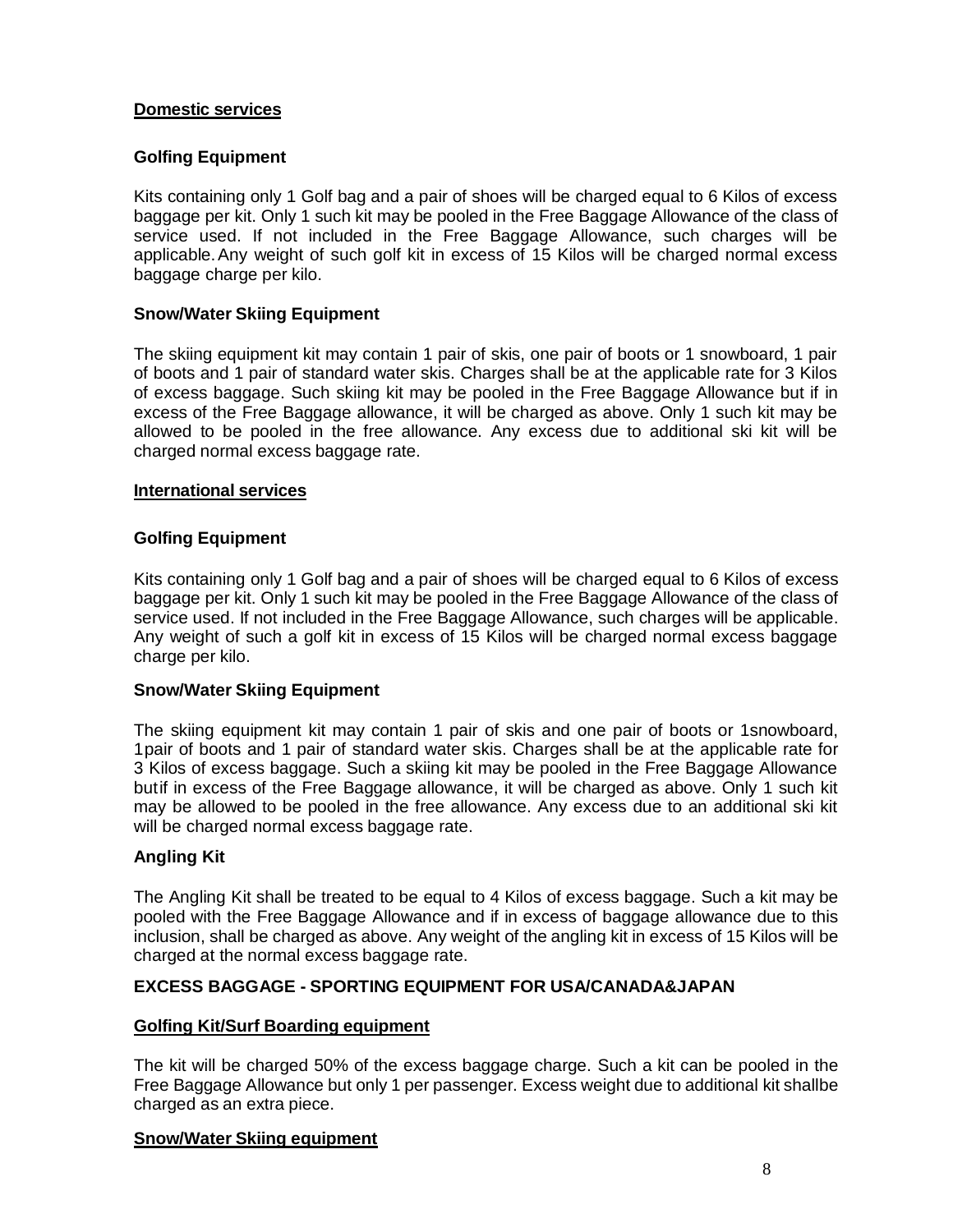The kit containing 1 pair of skis and/or 1 pair of boots or 1 snowboard and 1 pair of boots or1 pair of standard water skis, if in excess will be charged 33% of the applicable excess baggage charge.

# **HANDLING CHARGES FOR CARRIAGE OF ARMS /AMMUNITION**

## **Domestic sectors :**

As per Government of India regulations, a bonafide passenger can carry one licensed revolveror pistol or shotgun and fifty cartridges in registered baggage after declaring them at check- in and meeting all safety and security requirements. A prescribed form is to be filled in by thepassenger and verified by the Airport Manager.

A handling charge of INR 5000/ (plus Service Tax) per fire-arm and /or 50 cartridges will be levied per passenger by Air India.

However, the following categories of passengers will be exempt from payment of handling charge:

- Serving personnel from Defense forces, Para military forces and Police travelling on duty and carrying an official movement order issued by their concerned department authorizing the carriage of weapon and / or ammunition for official purpose.
- Sportsman traveling either domestic or International for a competition or representing the country, provided they fulfill the following conditions :
- Identification document for the sportsman. Evidence of identity can be established by a photo identity card issued by a government agency or the sponsoring club.
- Valid license/authorization of fire arms and ammunition.
- Bonafide for carriage of arms and ammunition on the basis of a written document issued by the President or Secretary of the sports club sponsoring him/her for the shooting event.

For further details please contact our offices / Airports in advance.

#### **International sectors**

On our international sectors also the above rules will apply. However, at international stations, such carriage will also be subject to local laws and necessary permits.

On international sectors, Air India will levy handling charge of USD 100 (or equivalent amount plus local taxes) per fire-arm and /or 50 cartridges.

For further details please contact our offices / Airports in advance.

# **HAND BAGGAGE (CARRY-ON BAGGAGE )**

Hand Baggage (Carry-on Baggage ) is any baggage of the passenger other than checked baggage carried by the passenger in his custody in the cabin. Unchecked baggage carried on Air India aircraft is restricted to 1 single piece with dimensions not exceeding 55 cms.(22")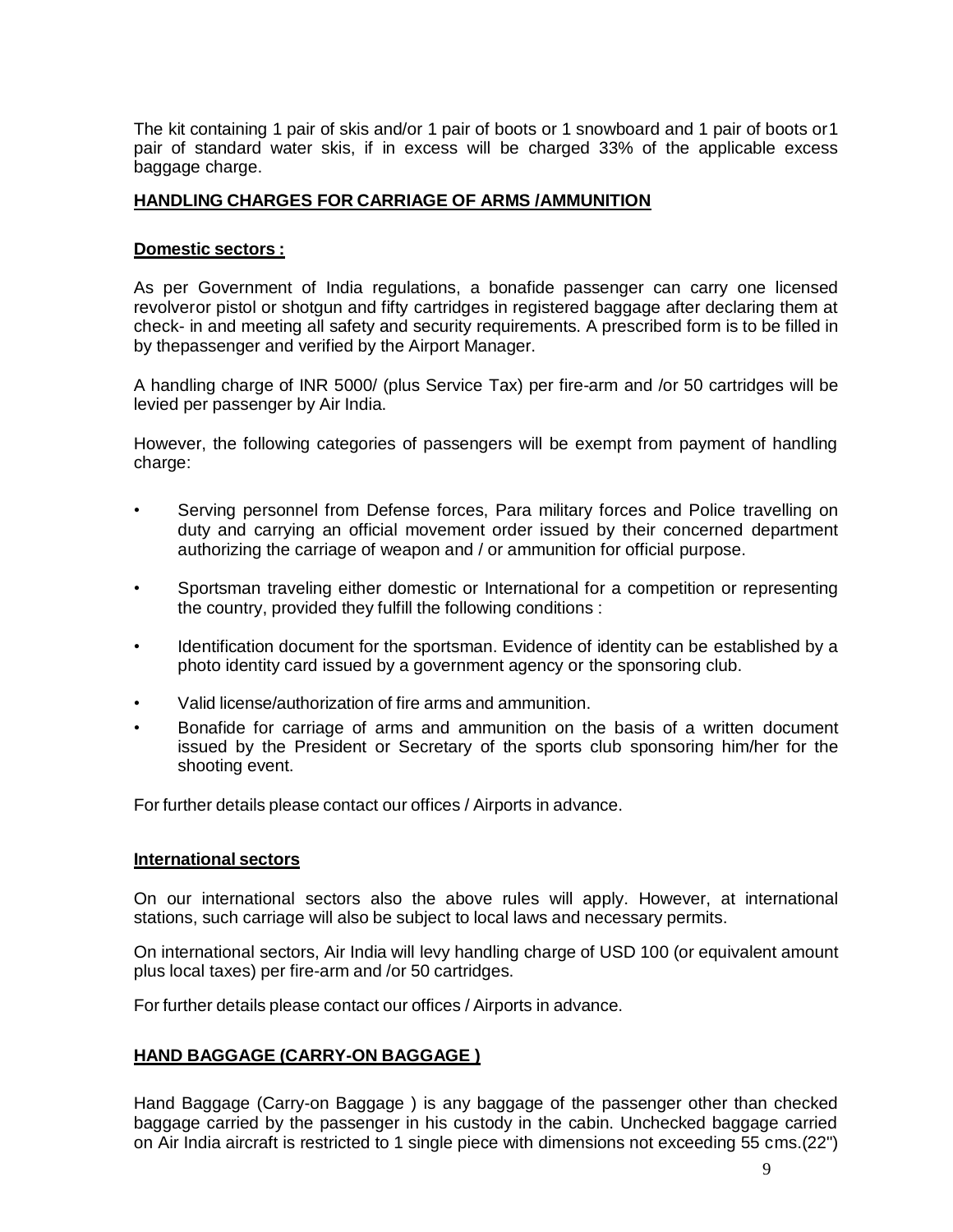x40 cms.(16") x 20 cms (8") and weight of 12 Kgs in First & Business Class and 08 kgs in Economy Class.

All hand baggage must be presented at the check-in counter or transfer desk for transfer passenger. Carriage of special items such as sitars, tanpuras and fragile items are normally not permitted as these items can inconvenience other passengers and be a possible hazard in turbulent weather conditions.

## **Due to security / operational reasons, the requirements may vary at certain stations.**

## **Other items permitted as hand baggage are:**

Ladies hand bag, overcoat or wrap, rug or blanket, camera or binoculars, reasonable amount of reading material for the flight, infant's feed / carrying basket if an infant is carried, collapsible wheel chair or pair of crutches or braces for passengers' use if dependent on them, a gift item purchased from airport duty free shop, walking stick, umbrella (folding type), feeding bottle, shaving kit excluding razor blade and straight razor, medicines required during the flight like asthma Inhaler etc., laptops, cell phones.

## **Hand Baggage Security Regulation:**

As per the notice issued by the Bureau of Civil Aviation Security (BCAS), Government of India, passengers boarding an Air India aircraft will not be allowed to carry in their hand baggage oron person liquids, gels or aerosols which include beverages, shampoo, suntan lotion, creams,tooth paste, hair gels, hair spray, liquid cosmetics or any other items of similar consistency, exceeding 100ml, except medicines, inhalers accompanied by prescriptions and baby food.

These items will be carried in a clear transparent re-sealable one litre size plastic bag and will be subjected to the prescribed screening and security checks.

Duty free items purchased at the airport of departure in India will be permitted for carriage on the aircraft only if they are:

- Carried in uniquely identifiable bags (bearing the name of the Duty Free and the inscription "Duty Free Items") with a cash receipt attached to the bag.
- The Duty Free Shops are responsible for the safety and security screening of Duty Free items purchased by the passenger and will ensure they are delivered to the concerned passenger at the gate of the aircraft.

Power Banks/Batteries spare/loose, including lithium ion cells or batteries, for portable electronic devices must be carried in hand/carry-on baggage only.

If passengers are transferring to another flight at any point on the journey or at destination, or deplaning from the aircraft at a transit point, where they are required to go through security checks once again, duty free liquids, and gels exceeding 100ml and purchased in India will not be permitted. However, items purchased in that country, at the airport of departure will be permitted as per the local laws.

# **BAGGAGE TIPS**

Improper carriage of baggage can put one through a lot of inconvenience. The following tips will be handy.

Make sure you know your free checked baggage / carry-on baggage allowance and latest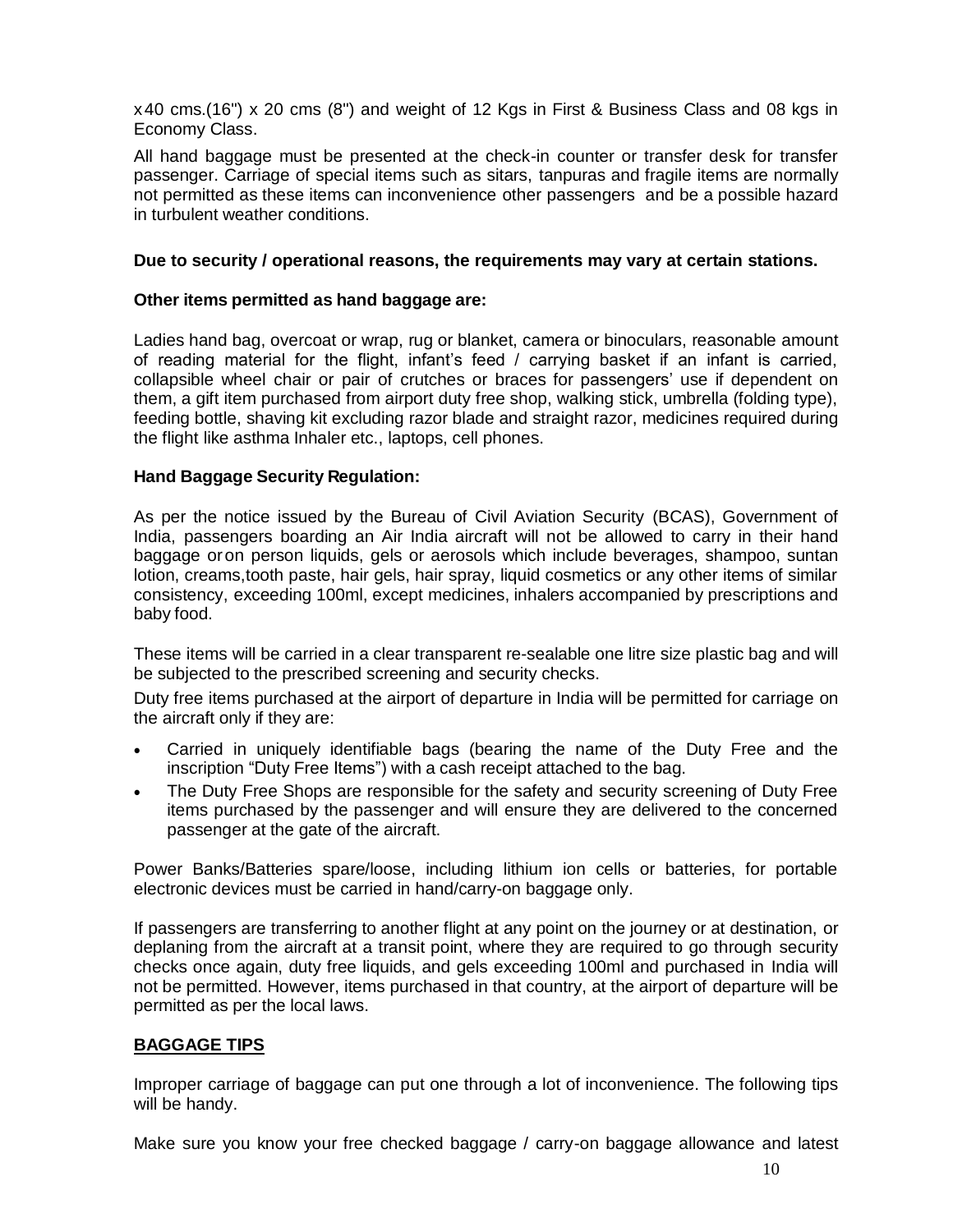restrictions on carriage of such items. Any items over your allowance will be charged as excess baggage.

Label your bags correctly with your name and address and remove tags and labels left over from previous flights counters.

Do not carry packages with unidentified contents on behalf of other people. Make sure you carry medication, car/house keys on your person/ hand baggage.

The Carrier is not liable for loss/damage to or delay in the delivery of fragile or perishable articles, money, jewellery, silverware, cameras, electronics/ video/computer or photographic equipment, negotiable papers, securities, heirlooms, antiques, artifacts, work of art, irreplaceable books or publications, manuscripts, business documents, precious metals and other similar valuables or commercial effects. Passengers are advised to carry such items in person or in their carry-on baggage.

If liquids/creams/oils must be carried in checked baggage, they must be packed in waterproof containers or properly secured by plastic bag. Broken glass containers and liquid spills inside a suitcase are not the responsibility of the airline.

In some instances you may be required to identify or claim your baggage, for security or local customs reasons, at the connecting point. Please ascertain in advance if this is required.

#### **BANNED / RESTRICTED ITEMS**

Certain items may or may not be permitted to be carried on person / in cabin baggage or in registered baggage while travelling on board our flights.

In view of increased security measures at airports worldwide and in compliance with regulations received from the Government of India, such items may be confiscated and not returned to passengers if found in hand baggage by the security staff at the boarding gate.

Given below is a list of items for general information. The list is not exhaustive and prevailing rules will apply.

#### **ITEMS WHICH CANNOT BE CARRIED IN HAND BAGGAGE**

#### **Personal Items**

Lighters, Scissors-metal with pointed tips, Realistic replica of toy weapon.

#### **Sharp Objects**

Box Cutters, Ice Axes/Ice Picks, Knives (any length and type except round-bladed, butter, and plastic cutlery), Meat Cleavers, Razor-type blades such as box cutters, utility knives, razorblades not in a cartridge, but excluding safety razors, Sabres, Sword

#### **Sporting Goods**

Baseball Bats, Bows and Arrows, Cricket Bats, Golf Clubs, Hockey Sticks, Lacrosse Sticks, PoolCues, Ski Poles, Spear Guns.

#### **Guns and Firearm**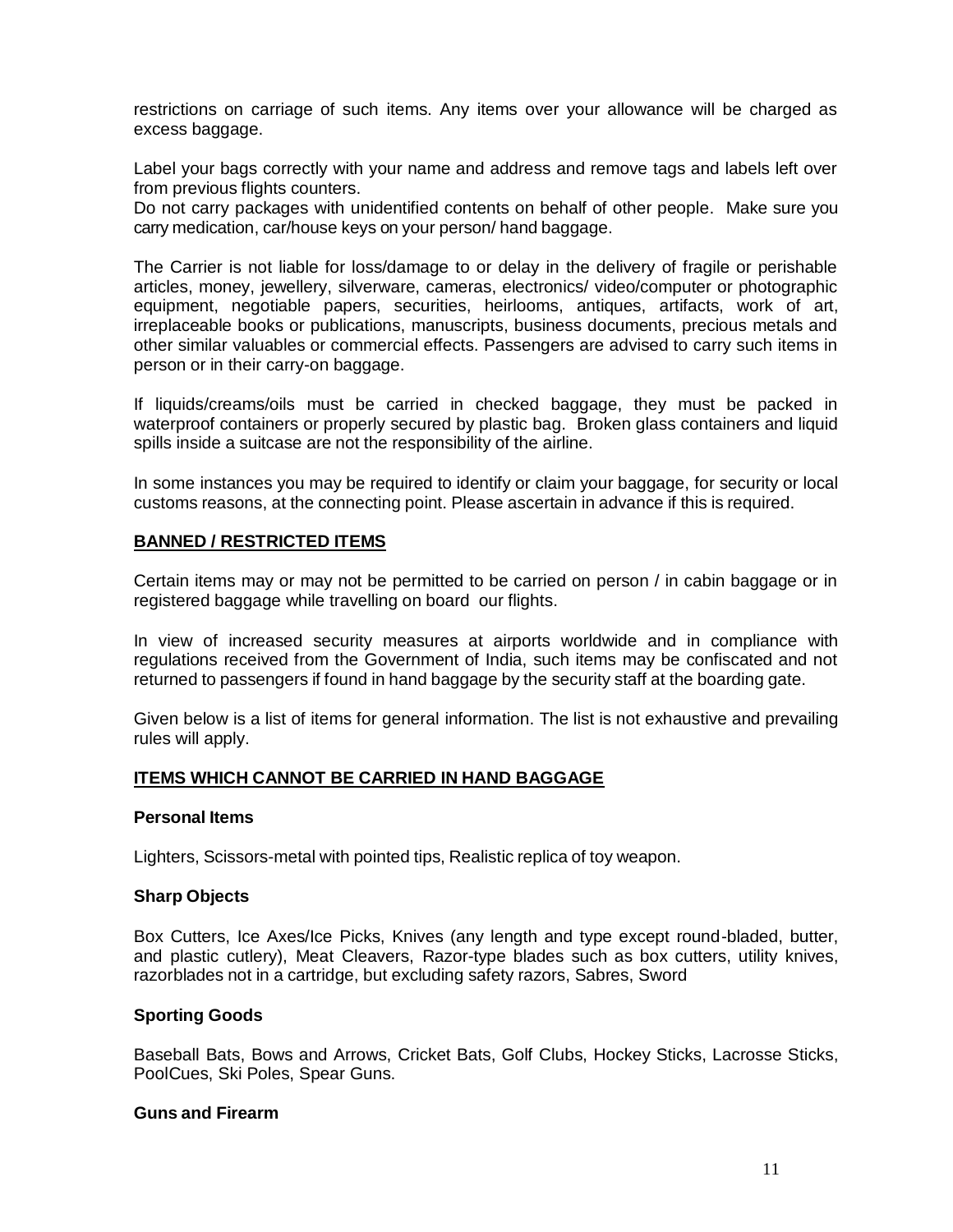Ammunition, BB guns, Compressed Air Guns, Firearms, Parts of Guns and Firearms, Pellet Guns, Realistic Replicas of Firearms, Starter pistols.

#### **Tools**

Axes and hatchets, Cattle Prods, Crowbars, Hammers, Drills (including cordless portables power drills), Saws (including cordless portable power saws), Screwdrivers (except those in eyeglass repair kits), Tools (including but not limited to wrenches and pliers), Wrenches and Pliers.

#### **Martial Arts/Self Defense Items**

Billy Clubs, Black Jacks, Brass Knuckles, Kubatons, Mace/Pepper Spray, Martial Arts Weapons, Night Sticks, Nunchakus, Martial Arts/Self Defense Items, Stun Guns/Shocking Devices, Throwing Stars

#### **ITEMS WHICH CANNOT BE CARRIED EVEN AS CHECKED -IN BAGGAGE**

#### **Explosive Materials:**

Flare Guns, Gun Lighters and Gun Powder, Explosive material.

Blasting caps, Dynamite, Fireworks, Flares (in any form), Hand Grenades, Plastic Explosives,Realistic Replicas of Explosives.

#### **Flammable Items:**

Aerosol (Any except for personal care or toiletries in limited quantities), Fuels (including cooking fuels and any flammable liquid fuel), Gasoline, Gas Torches, Lighter Fluid, Strike anywhere matches, Turpentine and paint Thinner, Realistic Replicas of Incendiaries.

#### **Disabling Chemicals and other Dangerous Items**

Chlorine for Pools and Spas, Compressed Gas Cylinders (including fire extinguishers), LiquidBleach, Spillable Batteries (except those in wheelchairs), Spray Paint, Tear Gas.

#### **LOSS OF BAGGAGE & COMPENSATION**

#### **LOSS OF BAGGAGE**

Passengers are advised not to carry valuables such as jewellery, encashable articles, negotiable papers and currency in their checked baggage. The Carrier is not liable for loss/damage to or delay in the delivery of fragile or perishable articles, money, jewellery, silverware, cameras, electronics/ video/computer or photographic equipment, negotiable papers, securities, heirlooms, antiques, artifacts, work of art, irreplaceable books or publications, manuscripts, business documents, precious metals and other similar valuables orcommercial effects

#### **Domestic services**

Liability for loss of or damage to baggage on domestic sectors of Air India, is governed by 'Carriage By Air Act 1972' and limited as follows: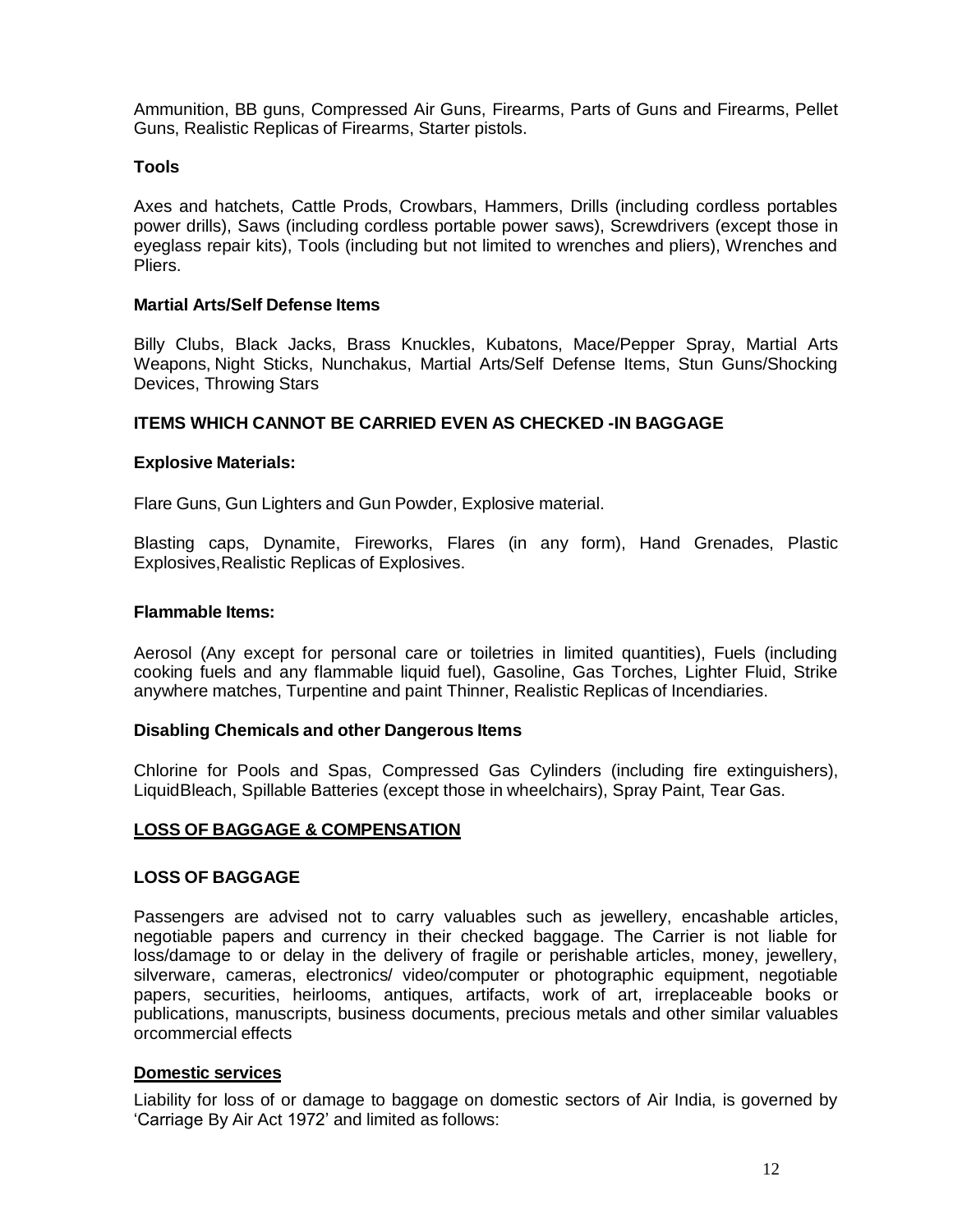a) to a sum of Rs. 450/- per Kg., of baggage checked-in by the passenger. b) to a sum of Rs. 4,000/- in respect of objects of which the passenger takes charge himself If the domestic travel is in conjunction with an International sector -The Warsaw Convention or the Montreal Convention may be applicable. In the event of damage/loss of baggage, claims will be settled as per the applicable convention. As per the WARSAW CONVENTION, the compensation is computed at the rate of SDR 17 per kg. As per the MONTREAL CONVENTION the compensation is computed to a maximum of (Special Drawing Rights) SDR 1131 per passenger for loss/damage/delay of baggage.

# **International services**

In the event of damage/loss of baggage, claims will be settled as per the applicable convention. As per the WARSAW CONVENTION, the compensation is computed at the rate of SDR 17 per kg. As per the MONTREAL CONVENTION the compensation is computed to a maximum of (Special Drawing Rights) SDR 1131 per passenger for loss/damage/delay of baggage. However, a passenger can benefit from a higher liability limit by making a special declaration at the latest at check-in and by paying a supplementary fee.

# **DELAYED DELIVERY OF BAGGAGE**

# **Domestic services**

If baggage is delivered the following day / subsequently, 50 % of the amount towards purchase of casual /formal clothes like shirts, pants, night suits etc may be re-imbursed, subject to a maximum of INR 2000 /-.

# **International services**

If delivery of baggage is delayed beyond 24 hours when a passenger is on a visit to a foreign country and has no access to their own wardrobe, then an interim expense of GBP 50.00 or equivalent in local currency is reimbursed. In India, the amount is INR 3,000/-.

# **DAMAGED BAGGAGE**

Luggage is designed to protect its content. Passengers are advised to use such luggage that will protect the contents. In the course of normal handling, your luggage will acquire evidence of use such as, minor cuts, scratches, dents or soil. We trust you understand that we are not responsible for this type of damage or any of the following:

- Broken feet/wheels or handles.
- Damage to over packed / oversized bags.
- Damage to pull handles.
- Items of a fragile or perishable nature.
- Lost pull handles.
- Manufacturer/s defects

# **Domestic services**

Receipt without complaint, of registered baggage on the termination of the journey shall be prime facie evidence that the baggage has been delivered correctly and in good condition.

In case, damage to baggage, efforts are made to get the same repaired. In case of major damage, suitable replacement may be considered.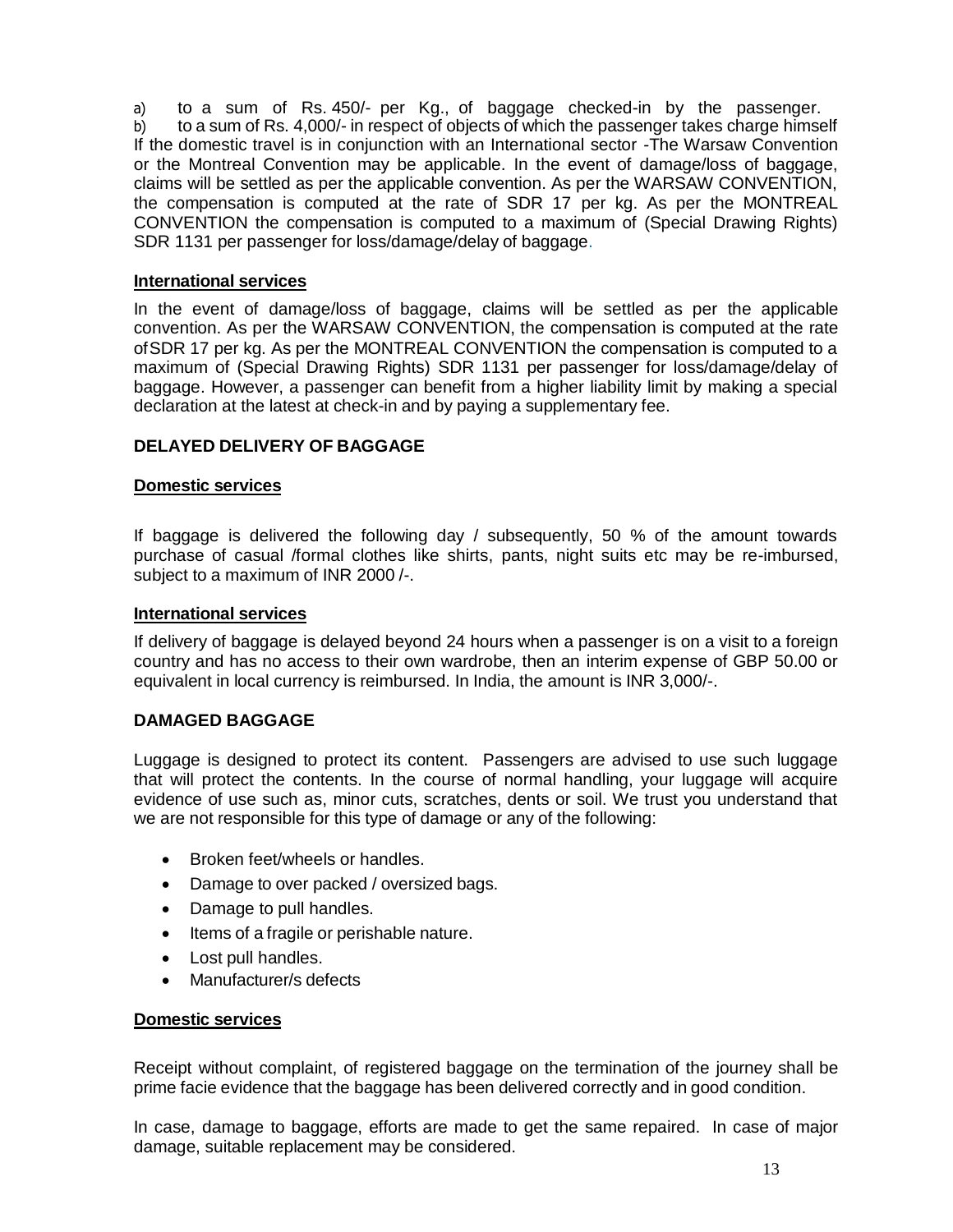### **International services**

Receipt without complaint, of registered baggage on the termination of the journey shall be prime facie evidence that the baggage has been delivered correctly and in good condition.

For passengers traveling on International routes, in case of damage to baggage, complaint must be made in writing to the Carrier forthwith after discovery of damage and not later than7 days. In case of delayed delivery of baggage and in case of damage, the complaint must be made within 21 days from the date the baggage was delivered.

In case, damage to baggage, efforts are made to get the same repaired. In case of major damage, suitable replacement may be considered.

# **UNACCOMPANIED BAGGAGE**

#### **International services**

Baggage shipped as cargo shall consist of only personal wearing apparel and personal articlesof the passenger, subject to the following conditions.

Shipment rates are applicable only for the same points (airports only) for which the passenger holds a ticket.

The passenger must declare the baggage contents, and complete all documents required for dispatch and customs.

The baggage shall be cleared through customs by the passenger personally or by his agent.It is at the discretion of the airline on which flight the baggage will be carried.

It is mandatory to stick self-adhesive Air India labels both inside and outside each piece of baggage.

# **POLICY FOR CARRIAGE OF PETS**

#### **Domestic services**

Small inoffensive pets such as dogs, cats, birds may be carried on domestic flights with advance arrangement and subject to Carrier's regulations.

The pets should be properly carried in soft ventilated bags/kennel in the prescribed size. (Kennel size not to exceed 18" x 18" x 12"). Maximum weight of pet should not exceed 5 kg including the container.

The pet must be properly muzzled and leashed. A moisture absorbent mat is placed under the pet / in the container. Pets will not be allowed to occupy a passenger seat. Pets should not cause contamination of the atmosphere in the pressurized cabin.

Maximum 2 animals- pets or service dog are permitted per aircraft, with the concurrence of the commander.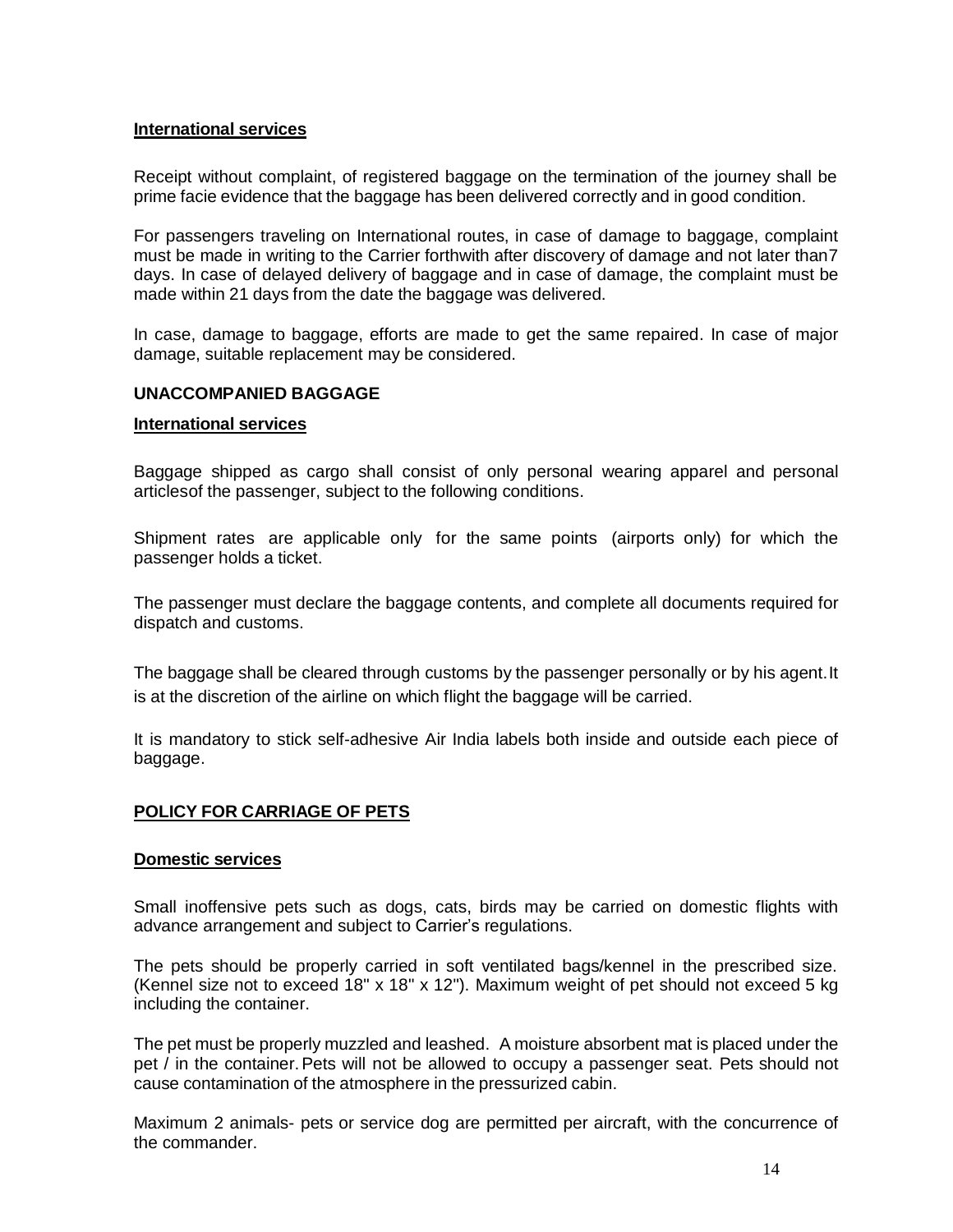Pet will be carried at an additional charge and will not be included in free baggage allowance.

A trained service dog may be carried free of charge if the dog is trained to lead the blind passenger with impaired vision and dependent on such dog or the passenger with impaired hearing and dependent on the dog, provided this is medically established or supported.

Please contact our offices/Airport in advance**.**

#### **International services**

Animals such as dogs, cats, household birds and other pets when properly crated and accompanied by valid health and vaccination certificates, entry permits, and other documents required by countries of entry or transit will, with the advance agreement of carrier, be accepted for carriage, subject to Carrier's regulations.

Charges for the carriage of accompanied pets will be the normal excess baggage charges andanimal and container are not allowed for pooling in the Free Baggage Allowance.

However, these pets may be carried free of charge if the dog is trained to lead the blind passenger with impaired vision and dependent on such dog or the passenger with impaired hearing and dependent on the dog, provided this is medically established or supported. Dog if properly harnessed may be permitted to be carried in the cabin but cannot occupy a seat.

Pets will be accepted only when properly crated and accompanied by valid health and rabies vaccination certificates, entry permits and other documents required by countries of entry for transit Pets will be accepted at owner's risk and subject to requirements of the carrier.

Air India will not be responsible in the event such pets are refused entry into or passage through any country or territory.

The existing policy reiterated below will continue to apply to all International flights operatedby Air India subject to the regulations of the country of destination and all en route transiting countries.

#### **The existing policy:**

Domestic pets such as dogs, cats and birds are permitted on Air India flights in the cabin or as checked in baggage depending on the regulations of the country of destination subject tothe following conditions:

- $\Box$ Properly carried in soft ventilated bags/kennel in the prescribed size. (kennel size not to exceed 18" x 18" x 12")
- The pet must be properly muzzled and leashed and the weight of the pet including  $\Box$ the container should not exceed 5kgs. Pet will be carried at an additional charge and will not be included in free baggage allowance.
- $\Box$ Valid health and rabies vaccination certificates.
- $\Box$ Entry permits and other documents required by countries of entry or transit.
- Pet accepted at owner's risk and Air India will not be responsible in the event of such  $\Box$ pets being refused entry into or passage through any country or territory.
- The owner will be responsible for compliance with all governmental customs and  $\Box$ health requirements, including quarantine arrangements at destinations.
- The owner will assume all the risks of injury, sickness or death of the pet accepted  $\Box$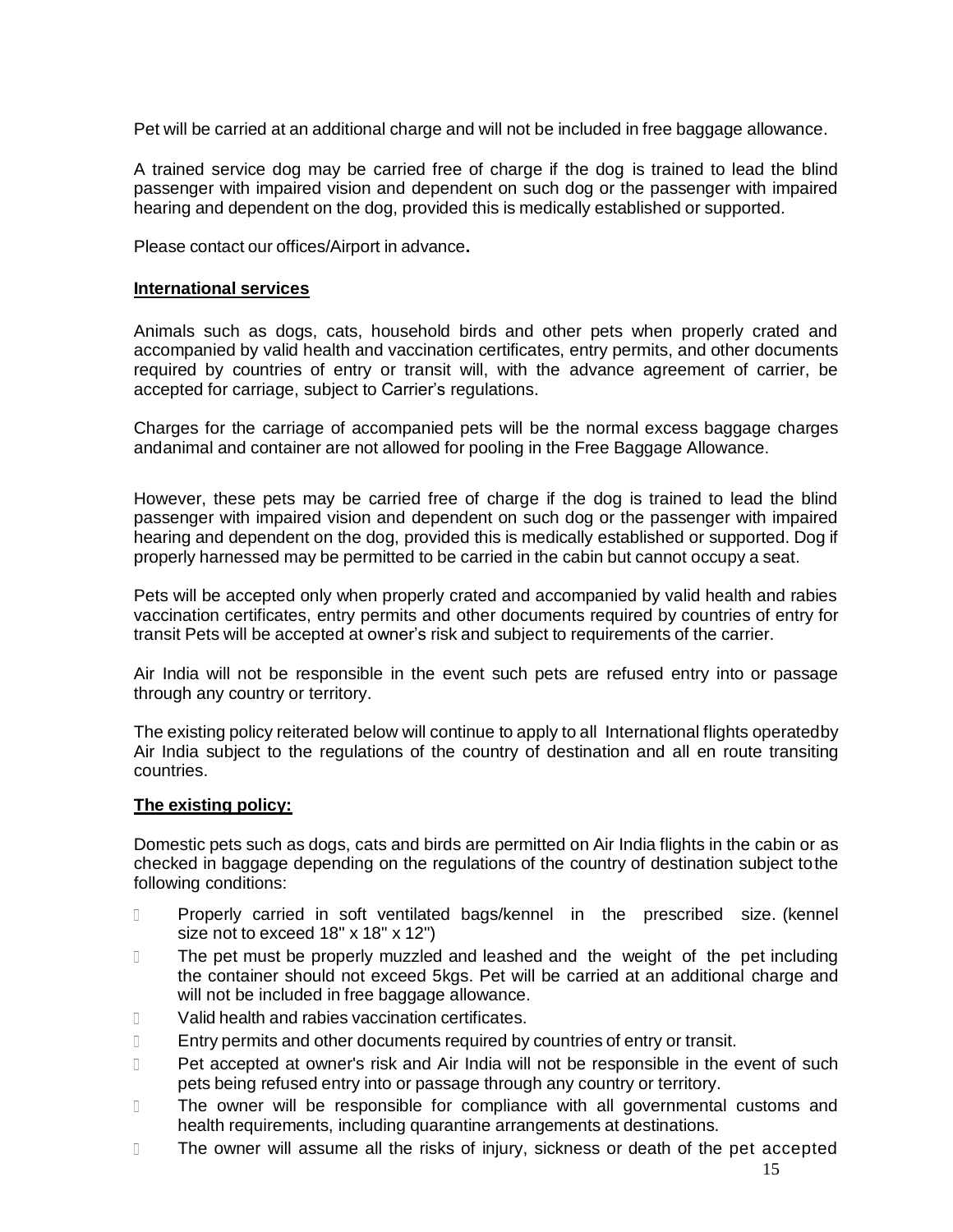for carriage.

- $\Box$ A declaration indemnifying the airline will be obtained from the passenger
- $\overline{\mathbb{R}}$ The owner must ensure their pets meet the quarantine requirements. Pets may be subjected to quarantine at destination at the owner's expense. The quarantine period may vary and would be at the discretion of the vet authorities at destination.

A trained dog or a service dog to assist blind or deaf passengers will be carried free of charge in addition to the normal free baggage allowance.

Maximum 2 animals- pets or service dog are permitted per aircraft, with the concurrence of the commander.

Only one service dog per flight will be permitted.

## **Exceptions:**

For flights to/from via London - pets are not permitted in the cabin or as accompaniedbaggage.

For flights transiting Middle East - live birds will not be carried as accompanied baggage either in the cabin or in the hold. They may however be permitted as accompanied baggage ex India to the Gulf.

# **POLICY FOR CARRIAGE OF PETS ON INDIA – USA/CANADA - INDIA ROUTE**

Carriage of pets will not be permitted on nonstop flight operated by Air India on the India – USA/Canada – India route. The only exception would be service dogs required to assist the blind or deaf, which may be carried in the cabin.

# **POLICY FOR CARRIAGE OF PETS INTO UK**

Carriage of dogs/cats/pets and any other mammals in cabin of the aircraft is not permitted in UK, i.e., into or out of LHR or through LHR.

Carriage of dogs/cats/pets and other mammals are permitted under Airway bill only with prior intimation to LHR airport.

# **LOUNGE FACILITIES**

On the domestic network, Air India offers Lounge facilities to Executive class passengers / select FFP club members at airports in Metro cities. On the international network, Air India offers lounge facilities to First Class, Executive Class passengers and select FFP club membersAir India has its own lounges at London and New York.

These Lounges have newspapers & magazines, TV & video for entertainment, telephone, fax,Internet facility etc. Here, passengers can relax and have refreshments as they await the departure of their flights.

# **AIR INDIA FLYING RETURNS PROGRAMME**

#### **FFP Programme has 4 Tier Membership :**

- $\Box$ Air India Flying Returns (Base Tier)
- $\Box$ Three elite Tiers – Silver Edge Club (SEC), Golden Edge Club (GEC) and The Maharajah Club (TMC) – created specially for our most frequent flyers.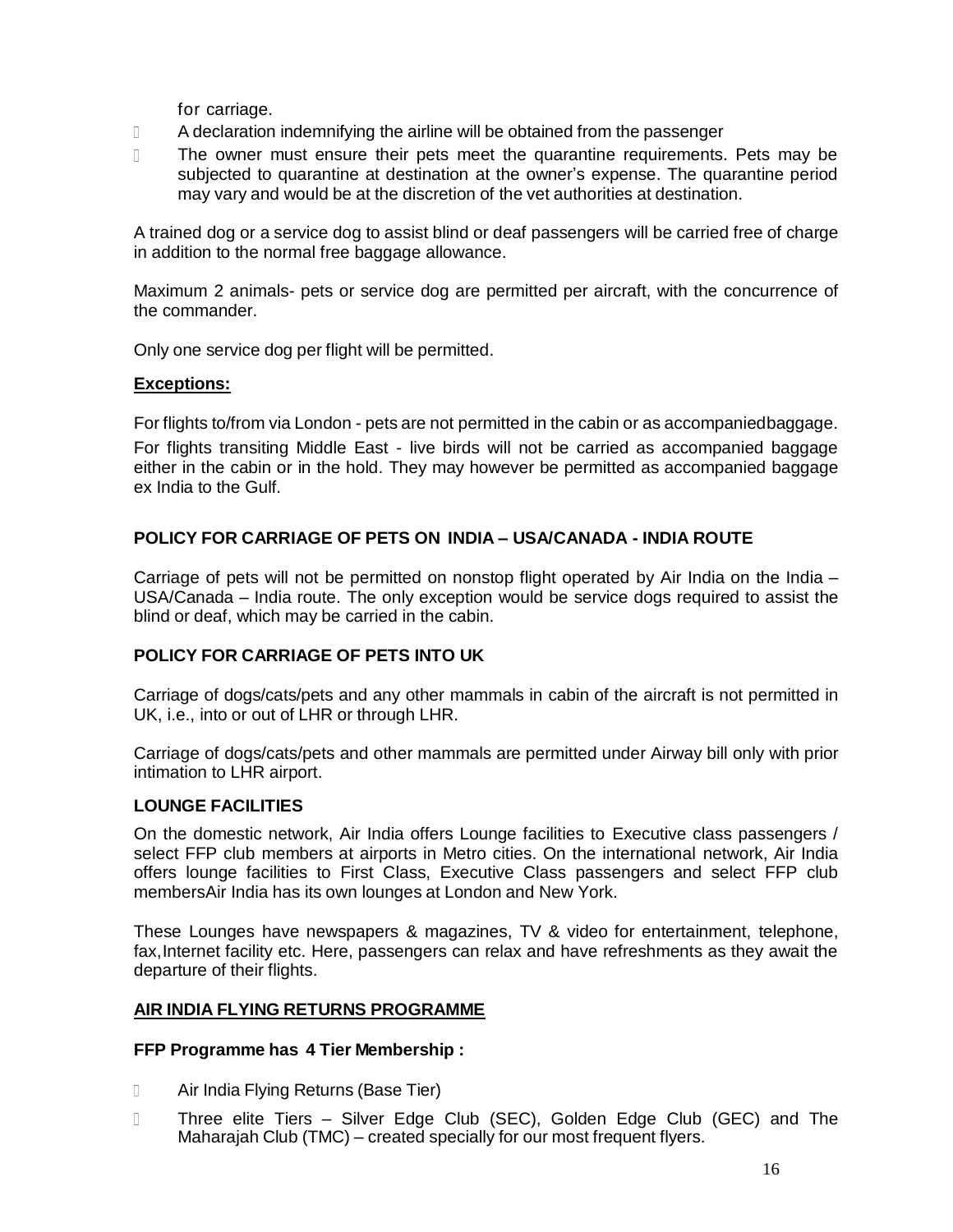# **Multiple opportunities to earn FR miles**

Members earn FR Miles when flying on Air India, Air India code share flights, Air India airline partner's flights and when availing the services of Global Programme Partners which include some of the leading names in airlines, retail, lifestyle, car rental, telecommunication and publishing.

## **Automatic Recording of FR miles**

Members must quote their Flying Returns membership number when making bookings on flights and with other programme partners; present the membership card at check-in to ensure that the activities are recorded automatically. Members must ensure the name in the booking is exactly as it appears on the Flying Returns membership card.

To view all the activities recorded in the Flying Returns account kindly login to your account and visit the My Account section.

Log on to [www.airindia.in](http://www.airindia.in/) >flying returns - for more information.

## **DENIED BOARDING, CANCELLATION AND DELAYS IN FLIGHTS**

The scale of the facilities to be provided to the passengers by the airline due to denied boarding, cancellation of flight and delays in flight shall be governed by Civil Aviation Requirements (CAR), Section 3- Air Transport, Series 'M' Part IV-Issue I, Dated 6<sup>th</sup> August, 2010, Rev. 3, dated 27th Feb, 2019, which is as under :

# **"QUOTE"**

# **3.2 Denied Boarding**

- 3.2.1 When the number of passengers, who have been given confirmed bookings for travel on the flight and who have reported for the flight well within the specified time ahead of the departure of the flight, are more than the number of seats available, an airline must first ask for volunteers to give up their seats so as to make seats available for other booked passengers to travel on the flight, in exchange of such benefits/facilities as the airline, at its own discretion, may wish to offer, provided airports concerned have dedicated check-in facilities/gate areas which make it practical for the airline to do so.
- 3.2.2 If the boarding is denied due to condition stated at Para 3.2.1 to passengers against their will, the airline shall not be liable for any compensation in case alternate flight is arranged that is scheduled to depart within one hour of the original schedule departure time of the initial reservation. Failing to do so, the airline shall compensate the passengers as per the following provisions:
	- a) An amount equal to 200% of booked one-way basic fare plus airline fuel charge, subject to maximum of INR 10,000, in case airline arranges alternate flight that is scheduled to depart within the 24 hours of the booked scheduled departure.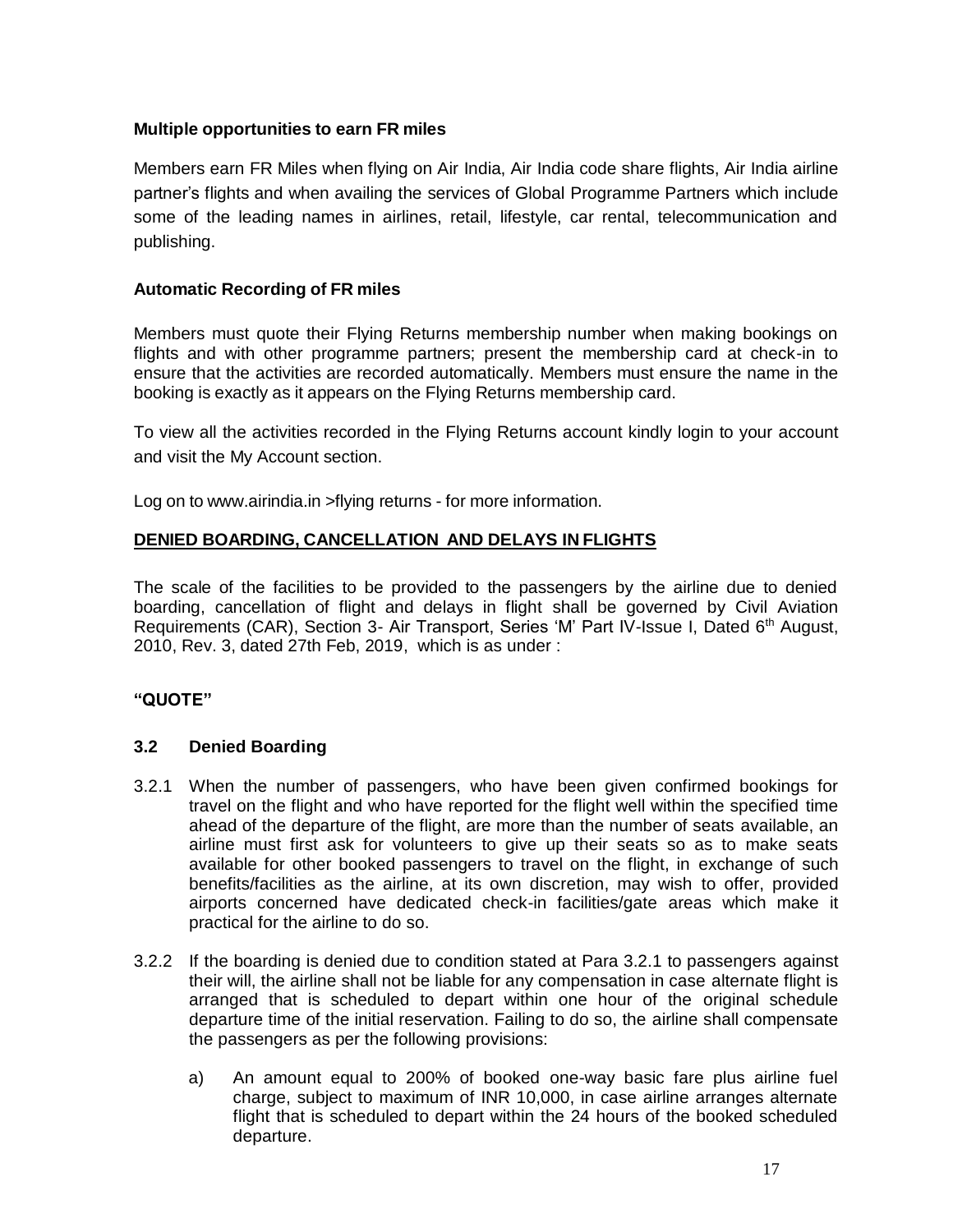- b) An amount equal to 400% of booked one-way basic fare plus airline fuel charge, subject to maximum of INR 20,000, in case airline arranges alternate flight that is scheduled to depart more than 24 hours of the booked scheduled departure.
- c) In case passenger does not opt for alternate flight, refund of full value of ticket and compensation equal to 400% of booked one-way basic fare plus airline fuel charge, subject to maximum of INR 20,000.
- 3.2.3 A passenger booked on connecting flights of the same airline or of the other airline, shall be compensated by the airline of the first flight for the first leg in accordance with the provisions of Para 3.2.2 of this CAR, when he has been delayed at the departure station on account of denied boarding, but has arrived at the final destination at least three hours later than the scheduled arrival time.

## **3.3 Cancellation of Flight**

3.3.1 In order to reduce inconvenience caused to the passengers as a result of the cancellations of the flights on which they are booked to travel, airline shall inform the passenger of the cancellation at least two weeks before the scheduled time of departure and arrange alternate flight/refund as acceptable to the passenger.

In case the passengers are informed of the cancellation less than two weeks before and up to 24 hours of the scheduled time of departure, the airline shall offer an alternate flight or refund the ticket, as acceptable to the passenger.

- 3.3.2 Passengers who have not been informed as per the provisions contained in Para 3.3.1, or missed the connecting flight booked on the same ticket number of an airline, the airlines shall either provide alternate flight as acceptable to the passenger or provide compensation in addition to the full refund of air ticket in accordance with the following provisions:
	- a) INR 5,000 or booked one-way basic fare plus airline fuel charge, whichever is less for flights having a block time of up to and including 01 hour
	- b) INR 7,500 or booked one-way basic fare plus airline fuel charge, whichever is less for flights having block time of more than 01 hour and up to and including 02 hours.
	- c) INR 10,000 or booked one-way basic fare plus airline fuel charge, whichever is less for flights having a block time of more than 02 hours.

Additionally, the airline shall provide them facilities at the airport in accordance with Para 3.7.1 (a) in the event they have already reported for their original flight and whilst they are waiting for the alternate flight.

3.3.3 No financial compensation shall be payable to passengers who have not provided adequate contact information (email id or a phone number) at the time of making booking or when the ticket for firm travel on the selected flight is issued.

Airlines shall require travel agents to provide that information to the airline for operational purposes only. In respect of such passengers the airlines will either refund the ticket prices or make reasonable endeavour to make alternate travel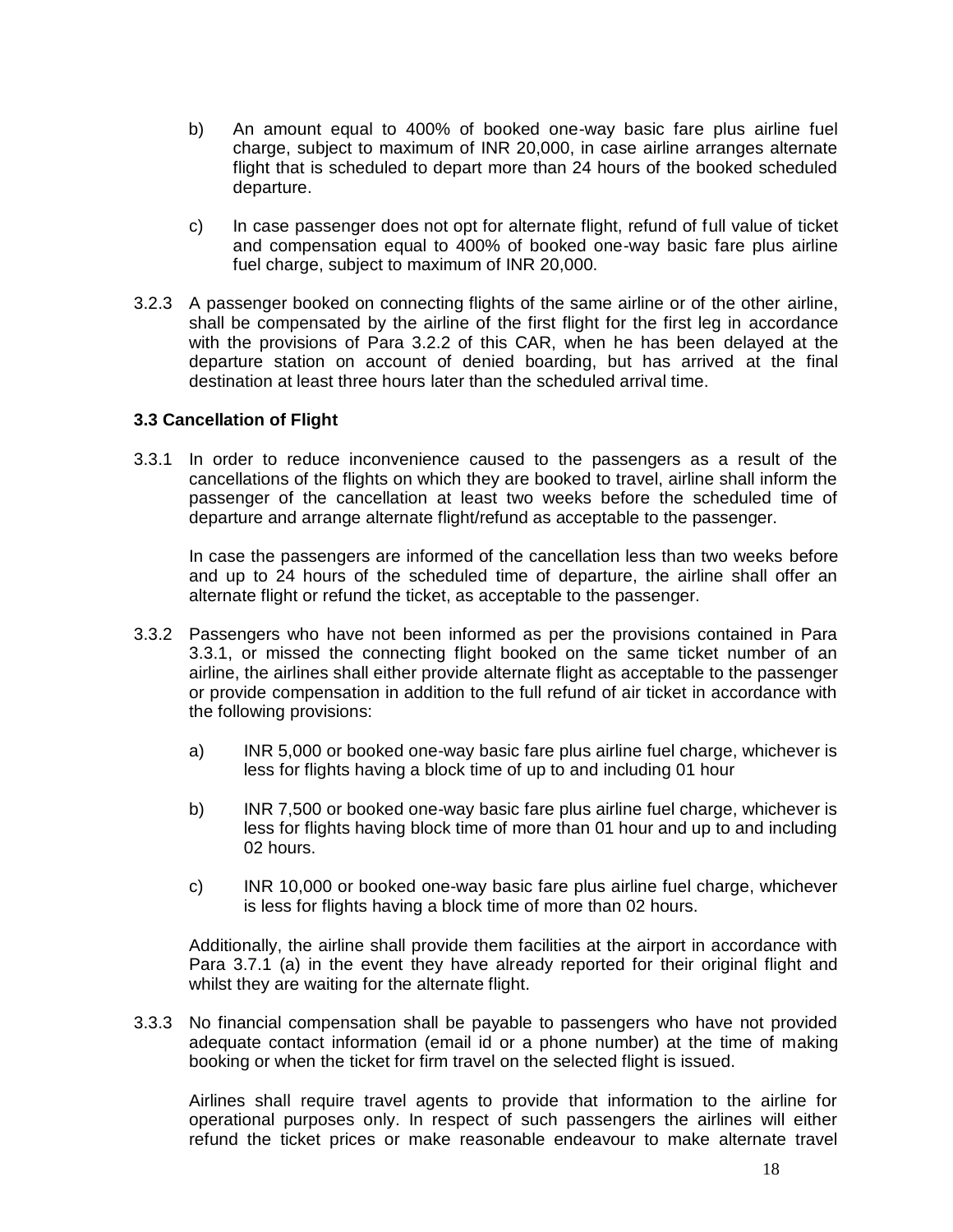arrangements as per the choice of the passengers. Additionally, in respect of such passengers who elect to travel to their destination on an alternate flight, the airline shall provide them with reasonable facilities during the period that they are required to wait at the airport for the alternate flights in accordance with Para 3.7.1 (a).

- 3.3.4 No such compensation shall be payable to any of the affected passengers in case the cancellations occur due to extraordinary circumstances beyond the control of the airline (as described in Para 1.4 and Para 1.5) even if all reasonable measures had been taken by the airline.
- 3.3.5 The refund of air ticket shall be made in accordance with CAR Section 3, Series M, Part II.

## **3.4 Delays in Flight**

- 3.4.1 The airlines shall provide facilities in accordance with Para 3.7.1 (a) if the passenger has checked in on time, and if the airline expects a delay beyond its original announced scheduled time of departure or a revised time of departure. of:
	- a) 2 hours or more in case of flights having a block time of up to 2 ½ hrs; or
	- b) 3 hours or more in case of flights having a block time of more than 2  $\frac{1}{2}$  hrs and up to 5 hours; or
	- c) 4 hours or more in case of flights not falling under sub-para (a) and (b) of Para 3.4.1.
- 3.4.2 When domestic flight is expected to be delayed for more than 6 hrs from the published scheduled time of departure or previously revised departure time (communicated more than 24 hours prior to original scheduled departure time), airlines shall offer an option of either an alternate flight within a period of 6 hours or full refund of ticket to the passenger.
- 3.4.3 When total delay is more than 24 hrs from the published scheduled time of departure or more than 6 hrs for flights scheduled to depart between 2000 and 0300 hrs, passenger shall be offered facility in accordance with the provisions of Para 3.7.1 (b) of this CAR.
- 3.4.4 An operating airline shall not be obliged to adhere to Para 3.7 if the delay is caused due to extra ordinary circumstances as defined in Para 1.4 and Para 1.5 which could not have been avoided even if all reasonable measures had been taken.
- 3.4.5 The burden of proof concerning the questions as to whether and when the passenger has been informed of the delay of the flight shall rest with the operating airline.

#### **Mode of Compensation**

 The compensation referred as above shall be paid in Cash (Subject to availability), by bank transfer or with the signed agreement of the passenger in the form of travel vouchers.

#### **"UNQUOTE"**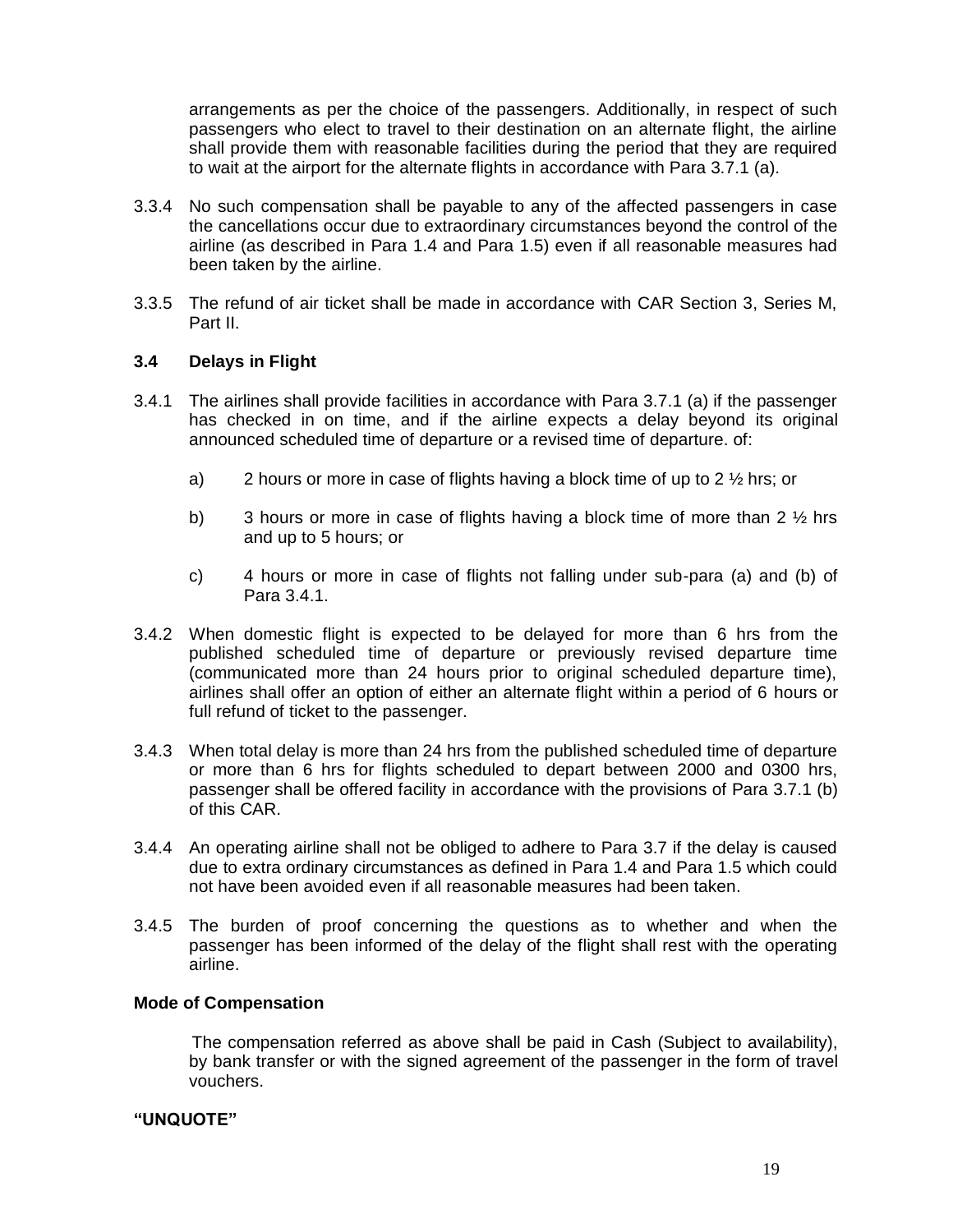In case your requirements with regard to the DGCA CAR have not been properly addressed, the matter can be referred to the following officials:

### **Nodal Officer:**

Mr. Rajneesh Srivastava Sr. Manager- Customer Services Air India 2<sup>nd</sup> Floor, Main Reservation Building, Safdarjung Airport, New Delhi – 110003

Board Line : 011 2466 7100Extn 7517 Direct Line : 011 2466 7517 E mail Address : connectd@airindia.in

## **Appellate Authority:**

Ms. Divya Mohan Executive Director – Customer Services Air India 1<sup>st</sup> Floor, Main Reservation Building, Safdarjung Airport, New Delhi – 110003

Board Line : 011 2466 7100 Extn 7501<br>Direct Line : 011 2465 5364  $\therefore$  011 2465 5364 E mail Address : ed.cs@airindia.in

# **PASSENGER SERVICES**

All assistance is provided at station of Origin, Transit stations and at destination to following passengers:

#### **Wheelchair Passenger**

Wheel Chairs are provided to passengers with prior confirmation. Wheelchair passengers are of two categories:

- Non- ambulatory passengers i.e. passengers totally dependent on wheelchairs.
- Ambulatory passengers i.e. passengers who can walk with assistance.

Non ambulatory passengers who are completely immobile **must** be cleared by the Air India Medical Services Department and they should be accompanied by an escort.

Passenger requiring wheelchair assistance must make their request at the time of bookingtheir flights and obtain a confirmation prior to their departure.

#### **Expectant Mothers**

An expectant mother may be accepted for travel up to and including the  $32<sup>nd</sup>$  week of pregnancy. At the time of making a booking if the pregnancy is beyond 32 weeks up to and including 35 weeks, a medical certificate from the attending doctor must be obtained stating 'fit to travel'.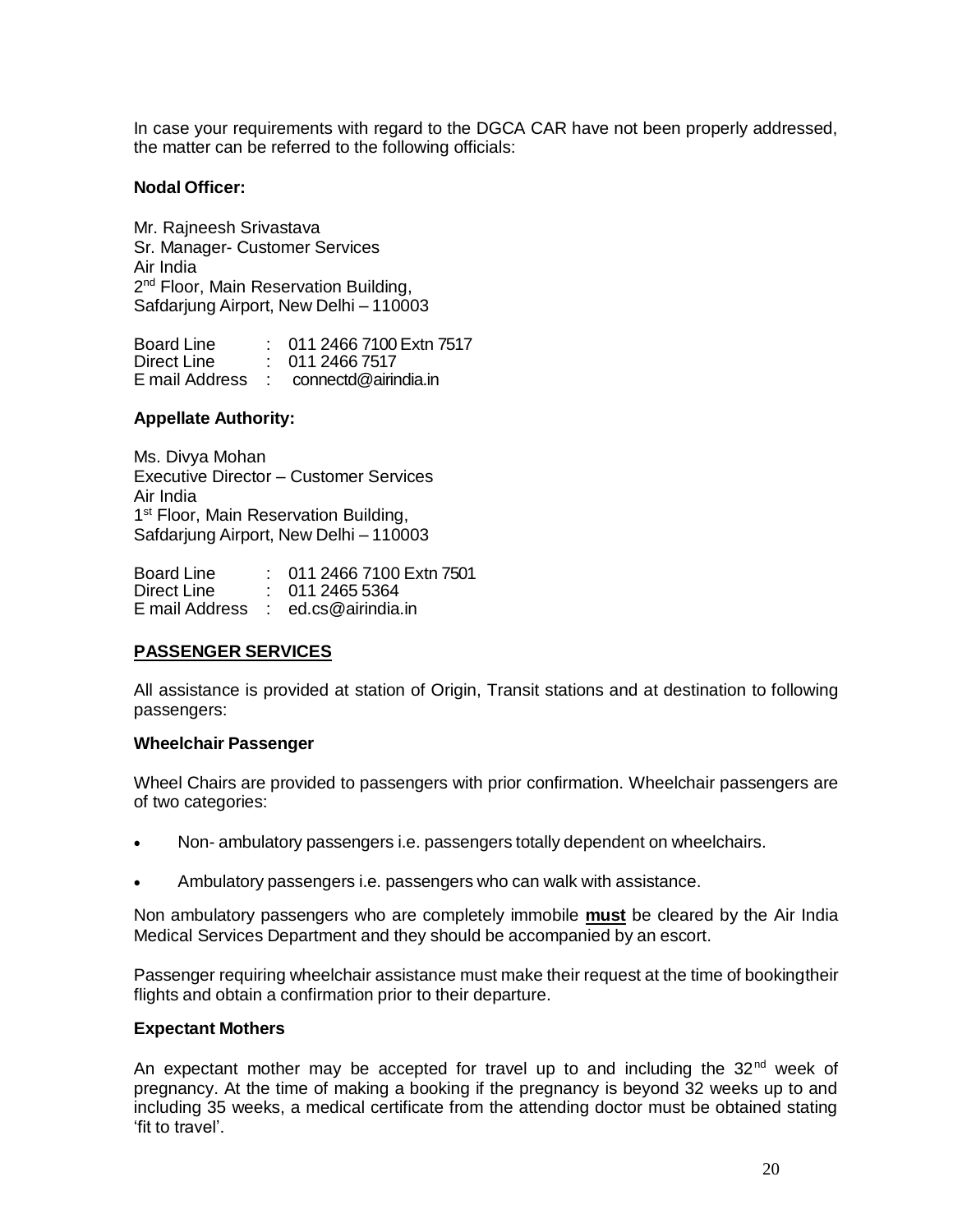# **Aged Passengers**

All assistance is provided at airports to aged passengers. Requests for wheelchair assistance up to the aircraft must be made at the time of making your booking.

# **Unaccompanied Minors**

Children up to the age of 12 years who are travelling alone, are considered as unaccompanied minors. Children below the age of 5 years must be accompanied by an additional hostess. The unaccompanied minor 'Request for Carriage' form and the Form of Declaration by the Parent or Legal guardian must be filled up at the time of making the booking to enable Air India staff assist the child on departure, at transit stations and at destination.

## **NON- SMOKING FLIGHTS**

All Air India flights are non-smoking, to comply with ICAO Resolution.

## **IN-FLIGHT SERVICES**

## **Domestic services**

Most of our aircraft are equipped with modern in-flight entertainment system that provides choice of audio and video channels.

Refreshments /meals /beverages are generally provided on board from available options, depending upon timing / duration of flight.

Local language / English / Hindi newspapers and in flight -magazines are available on most flights for leisurely reading.

#### **International services**

Passengers can enjoy 350 hours of audio video on demand. There is something for each andevery passenger – movies, games, news and music. State-of-the-art Thales i500 in-flight entertainment system, which provides high noise immunity, makes travelling on the long haul flights a pleasure. A USB port in all classes enables passengers to connect electronic devices, e.g. digital camera, keyboard, MP3 player and mobile phone.

Indian newspapers and magazines as well as English/ American publications are available on board. Newspapers in German, French, Italian and Japanese are also available on relevant routes. For children - comics, special books and games are available on board.

Refreshments/meals/beverages/drinks are generally provided on board from available options- as per timing / duration of flight. There is also a limited selection of baby food on board.

#### **GRIEVANCE AND COMPLAINT HANDLING SYSTEM**

A simplified and convenient procedure is in place for receipt and acknowledgement of grievance, complaints and feedback.